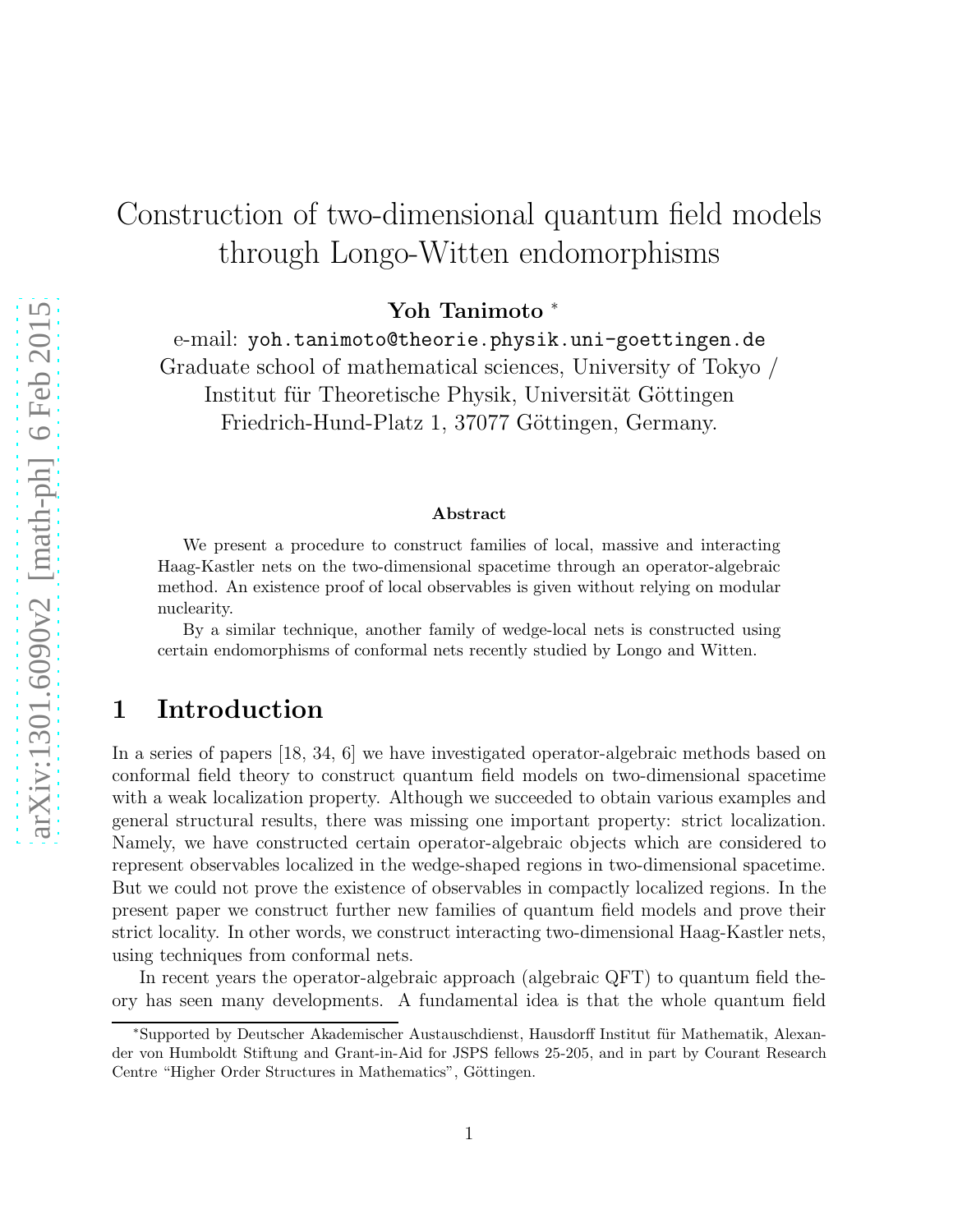model can be recovered from the set of observables localized in an unbounded wedgeshaped region and the spacetime translations [7]. Conversely, a strategy to construct models is first to obtain models localized in wedges then to prove the existence of fully localized observables. We say that they are wedge-local and strictly local, respectively. The most successful application of this strategy is the construction of scalar factorizing S-matrix models in two dimensions [22].

Construction of interacting quantum field theory in four dimensions remains one of the most important open problems in mathematical physics. Further steps toward higher dimensions within the above operator-algebraic approach have been obtained [13, 23], however, the second step to find localized observables has so far turned out to be unsuccessful [13]. Furthermore, we found that conformal covariance implies triviality of scattering in two dimensions [35] yet it is possible to construct weakly localized, conformally covariant models [34]. Thus construction of wedge-local models should be considered as an important but intermediate step.

We have constructed weakly localized massless models using chiral components of twodimensional conformal field theory [18, 34, 6], however, strict locality is disproved in some of them and open in the others. The only known operator-algebraic technique to find local observables is wedge-splitting [12] (see Section 4). This property is apparently difficult to hold in massless models, especially known to be invalid in conformal case. Actually, one encounters a similar problem in the form factor bootstrap program to integrable models [32]: one starts with a given S-matrix and matrix coefficients of local operators are given as solutions of the so-called form factor equations. One can easily observe that the convergence of these matrix coefficients is much worse in massless case. Hence, in order to avoid such technical difficulty, one should try to construct massive models (besides, the convergence of form factors is a difficult problem even in massive models [1]).

Although our previous constructions are fundamentally based on conformal field theory, one can still find a connection with massive models. We will investigate this issue more systematically in a separate paper [5]. Here we use again Longo-Witten endomorphisms [27] to construct weakly localized massive models. Then we show that some of them are actually strictly local by examining wedge-splitting. Note that in [22] wedge-splitting has been proved through modular nuclearity [12]. We provide both a direct proof of wedgesplitting and a simple proof of modular nuclearity of certain models. Once strict locality is demonstrated, one can apply the standard scattering theory and check that S-matrix is nontrivial. As we will see, this construction can be considered as a generalization of the Federbush model. The Federbush model is an integrable model with S-matrix independent from rapidity [29]. Local observables in this model have been found in [30] for certain range of coupling constant. We construct Haag-Kastler nets which have the same Smatrix as those Federbush models with the coupling constant of arbitrary size. The model describes multiple species of particles, hence the strict locality has not been treated in [22]. We construct another family of wedge-local nets (Borchers triples) using Longo-Witten endomorphisms found in [27]. Although strict locality is open for this latter family, two constructions look quite similar.

The present construction uses as a starting point the free field or any quantum field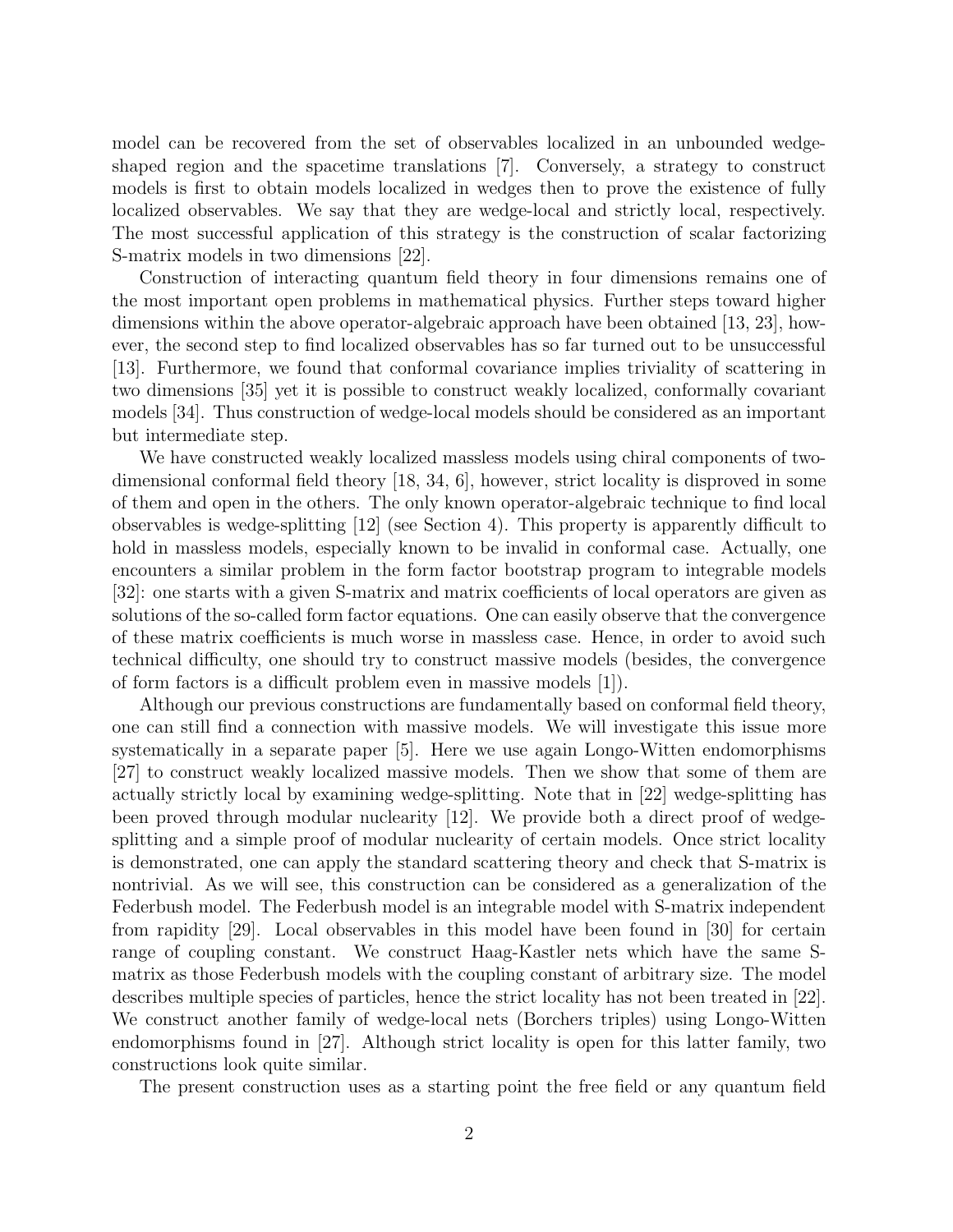which gives a wedge-split net. The new models are constructed on the tensor product of the Hilbert space of the input field (net). One could call our construction a "deformation" of the trivial combination of the input fields. The term "deformation" had a specific sense in [13] and [23], and in massless cases it has been revealed that the connection with free (trivial scattering) models is generic [34]. In addition, one notes that such a "deformation" is always related to a certain structure of the input field. The deformation in [13] exploits the translation covariance, while the chiral decomposition plays a crucial role in [34, 6]. If one desires further different deformations, it is a natural idea to introduce a further structure to the "undeformed" model. In this paper this idea will be realized using tensor product and inner symmetry. Such structure is easily found in examples. Indeed, our procedure in Section 3 can be applied to the tensor product of Lechner's models [22] and immediately gives new strict local nets.

This paper is organized as follows: after introductory Sections 1, 2, we first exhibit a way to construct Borchers triples. Section 3 is of general nature: given a Borchers triple with certain symmetry, we show a way to construct new Borchers triples. Then we turn to strict locality in Section 4. We collect arguments to prove strict locality of the models from Section 3. This is our main result. Then we apply them to the concrete cases including the complex massive free field to obtain interacting Haag-Kastler nets (Section 5). Section 6 demonstrates how to construct massive Borchers triples out of Longo-Witten endomorphisms of the  $U(1)$ -current net. The two-particle S-matrix of these models will be also calculated. We do not investigate strict locality of these models.

# 2 Preliminaries

## 2.1 Two dimensional Haag-Kastler net and Borchers triples

In algebraic QFT, models of quantum field theory are realized as nets of von Neumann algebras [20]. A Haag-Kastler net (of von Neumann algebras)  $\mathcal A$  on  $\mathbb R^2$  is a map  $O \mapsto \mathcal{A}(O)$  from the set of open regions  $\{O\}$  in two dimensional Minkowski space  $\mathbb{R}^2$  to the set of von Neumann algebras on a fixed Hilbert space  $H$  such that

- (1) (Isotony) If  $O_1 \subset O_2$ , then  $\mathcal{A}(O_1) \subset \mathcal{A}(O_2)$ .
- (2) (Locality) If  $O_1$  and  $O_2$  are spacelike separated, then  $\mathcal{A}(O_1)$  and  $\mathcal{A}(O_2)$  commute.
- (3) (Poincaré covariance) There is a (strongly continuous) unitary representation U of the (proper orthochronous) Poincaré group  $\mathcal{P}_+^{\uparrow}$  such that  $U(g)\mathcal{A}(O)U(g)^* = \mathcal{A}(gO)$ for  $g \in \mathcal{P}_+^{\uparrow}$ .
- (4) (Positivity of energy) The joint spectrum of the generators of the translation subgroup ( $\cong \mathbb{R}^2$ ) in the representation U is contained in the closed forward lightcone  $V_+ := \{ (p_0, p_1) \in \mathbb{R}^2 : p_0 \geq |p_1| \}.$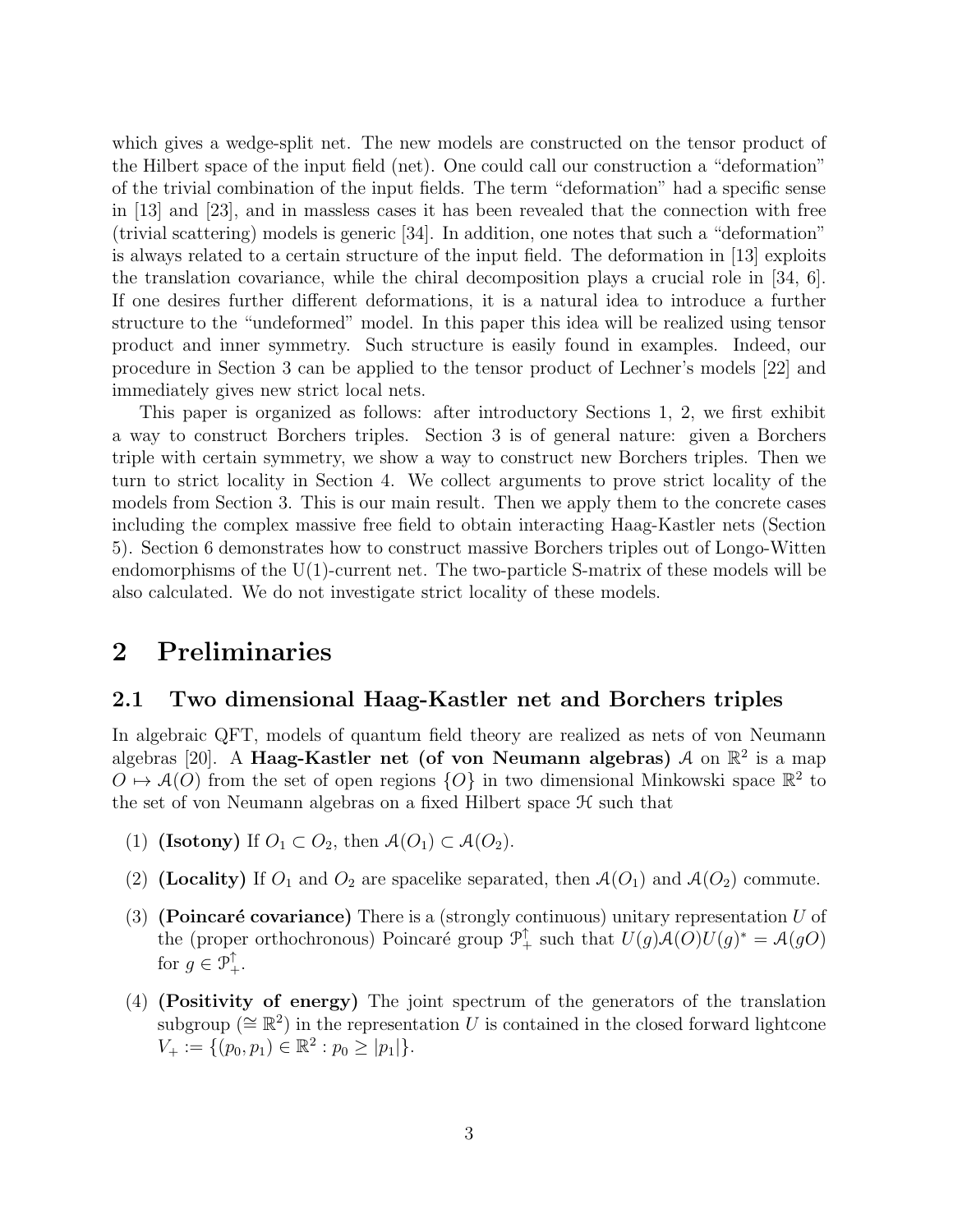(5) (Vacuum vector) There is a (up to scalar) unique vector  $\Omega$  which is invariant under  $U(q)$  and cyclic for  $\mathcal{A}(O)$ .

Note that the condition on the vacuum  $\Omega$  contains the Reeh-Schlieder property, which can be derived if one assumes the additivity of the net. We take this as an axiom for net for simplicity (see the discussion in [36, Section 2]). From these assumptions, the following is automatic [3].

(6) (Irreducibility) The von Neumann algebra  $\bigvee_{O \subset \mathbb{R}^2} A(O)$  is equal to  $B(\mathcal{H})$ .

Precisely, the triple  $(A, U, \Omega)$  should be called a Haag-Kastler net, however we say A is a net if no confusion arises. If one has a net  $A$ , under certain conditions one can define S-matrix (see Section 5). The main objective in this paper is to construct examples of two-dimensional Haag-Kastler nets with nontrivial S-matrix.

Yet, it appears very difficult to construct such nets from a scratch. Fortunately, Borchers showed that it suffices to have a triple of a *single* von Neumann algebra associated with the wedge-shaped region  $W_R := \{a \in \mathbb{R}^2 : a_1 > |a_0|\}$ , the spacetime translations and the vacuum. More precisely, a **Borchers triple** is a triple  $(\mathcal{M}, T, \Omega)$  of a von Neumann algebra M, a unitary representation U of  $\mathbb{R}^2$  and a vector  $\Omega$  such that

- (1) If  $a \in W_R$ , then Ad  $T(a)(\mathcal{M}) \subset \mathcal{M}$ .
- (2) The joint spectrum of the generators of T is contained in  $V_+$ .
- (3)  $\Omega$  is cyclic and separating for M.

The correspondence between nets and Borchers triples is as follows (see [7, 22]): If  $(A, U, \Omega)$ is a (two-dimensional) Haag-Kastler net, then  $(A(W_R), U|_{\mathbb{R}^2}, \Omega)$  is a Borchers triple, where U is restricted to the translation subgroup  $\cong \mathbb{R}^2$ .

On the other hand, if  $(\mathcal{M}, T, \Omega)$  is a Borchers triple, then one can define a net as follows: in the two-dimensional Minkowski space any double cone D is represented as the intersection of two wedges  $D = (W_R + a) \cap (W_L + b)$ , where  $W_L$  is the standard left wedge  $W_L := \{a \in \mathbb{R}^2 : -a_1 > |a_0|\}.$  Then we define for double cones  $\mathcal{A}(D) :=$  $\operatorname{Ad} T(a)(\mathcal{M}) \cap \operatorname{Ad} T(b)(\mathcal{M}')$ . For a general region O we take  $\mathcal{A}(O) := \bigvee_{D \subset O} \mathcal{A}(D)$ , where the union runs over all the double cones contained in  $O$ . Then one can observe that  $\mathcal A$ satisfies isotony and locality. Borchers further proved that the representation T of  $\mathbb{R}^2$ extends to a representation U of  $\mathcal{P}_+^{\uparrow}$  through Tomita-Takesaki theory [7] such that A is covariant and  $\Omega$  is invariant under U (the representation of boosts is given by the modular group). Positivity of energy is inherited from  $T$  of the Borchers triple. The only missing property is cyclicity of  $\Omega$  for local algebras  $\mathcal{A}(O)$ . Indeed, there are examples of Borchers triples which fail to satisfy this cyclicity [34, Theorem 4.16].

Hence, a general strategy to construct Haag-Kastler nets is first to construct Borchers triples and then to check cyclicity of the vacuum. This program has been first completed in [22]. Note that the latter condition is actually very hard to check directly. In [22], Lechner proved instead the so-called modular nuclearity [12], which is a sufficient condition for the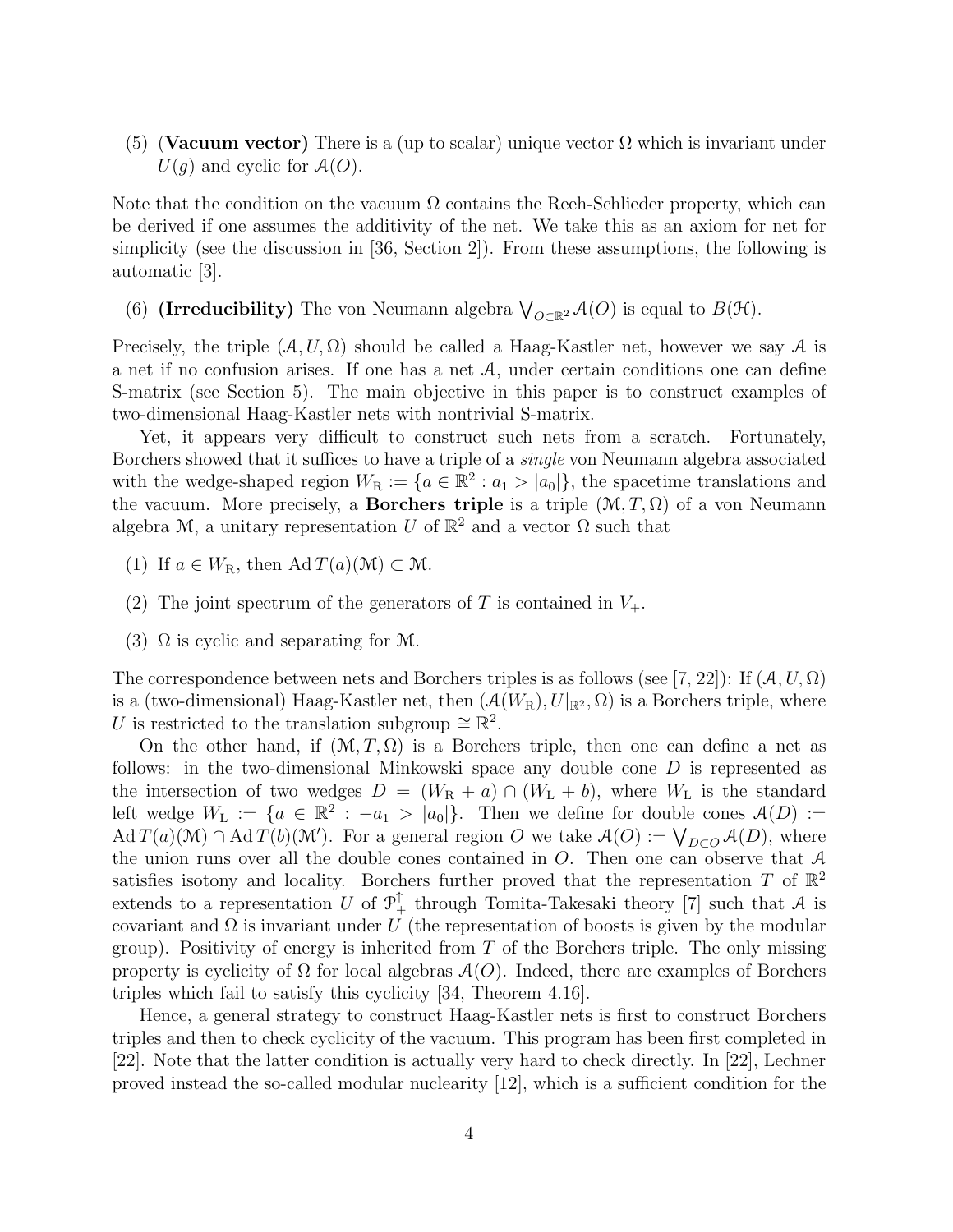cyclicity of the vacuum. In this paper, we will provide new examples of Borchers triples for which the cyclicity of the vacuum can be proved without relying on modular nuclearity (see Section 4.2). We say that a Borchers triple is **strictly local** if  $\Omega$  is cyclic for  $\mathcal{A}(O)$ constructed as above. A strictly local Borchers triple corresponds to a Haag-Kastler net.

If there is a unitary operator V which commutes with  $U(q)$  and if AdV preserves each local algebra  $A(O)$ , then we call Ad V an **inner symmetry** of the net A. By the uniqueness of  $\Omega$ , Ad V preserves the vacuum state  $\langle \Omega, \cdot \Omega \rangle$ . By the irreducibility, the automorphism Ad V is implemented uniquely by V up to a scalar. We require always that  $V\Omega = \Omega$ . By this requirement, the implementation is unique. A general strategy to use them in order to construct new Borchers triples will be explained in Section 3 and concrete examples of inner symmetry will be discussed in Section 5. A collection of inner symmetries may form a group  $G$ . In such a case we say that  $G$  acts on the net by inner symmetry. Similarly one can consider an action of  $V$  on Borchers triples. In this case, one says that  $V$  implements an inner symmetry if  $AdV$  preserves  $M$  and commutes with T. We say also that G acts by inner symmetry when such  $V$ 's form a group.

### 2.2 Conformal nets and Longo-Witten endomorphisms

In some of our constructions, the main ingredients come from chiral conformal field theory. Let us summarize here its operator-algebraic treatment (see also [19, 26]). An open, connected, non dense and non empty subset I of  $S^1$  is called an **interval** in  $S^1$ . We identify  $\mathbb R$  as a dense subset in  $S^1$  by the stereographic projection. The Möbius group  $PSL(2,\mathbb R)$ acts on  $S^1 = \mathbb{R} \cup {\infty}$  and under this identification it contains translations and dilations of R. A (Möbius covariant) net (of von Neumann algebras) on  $S<sup>1</sup>$  is an assignment of von Neumann algebras  $A_0(I)$  on a common Hilbert space  $\mathcal{H}_0$  to intervals I such that

- (1) (Isotony) If  $I_1 \subset I_2$ , then  $\mathcal{A}_0(I_1) \subset \mathcal{A}_0(I_2)$ .
- (2) (**Locality**) If  $I_1$  and  $I_2$  are disjoint, then  $\mathcal{A}_0(I_1)$  and  $\mathcal{A}_0(I_2)$  commute.
- (3) (Möbius covariance) There is a (strongly continuous) unitary representation  $U_0$  of  $PSL(2,\mathbb{R})$  such that  $U_0(g)\mathcal{A}_0(I)U_0(g)^* = \mathcal{A}_0(gI)$  for  $g \in PSL(2,\mathbb{R})$ .
- (4) (Positivity of energy) The generator of the subgroup of translation in the representation  $U_0$  has positive spectrum.
- (5) (Vacuum vector) There is a (up to scalar) unique vector  $\Omega_0$  which is invariant under  $U_0(g)$  and cyclic for  $\mathcal{A}_0(I)$ .

As in two dimensions, we call  $A_0$  a net, however the actual object of interest is the triple  $(\mathcal{A}_0, U_0, \Omega_0)$ . From these assumptions many properties automatically follow, among which of importance in our application are

(6) (Irreducibility) The von Neumann algebra  $\bigvee_{I\subset S^1} \mathcal{A}_0(I)$  is equal to  $B(\mathcal{H}_0)$ .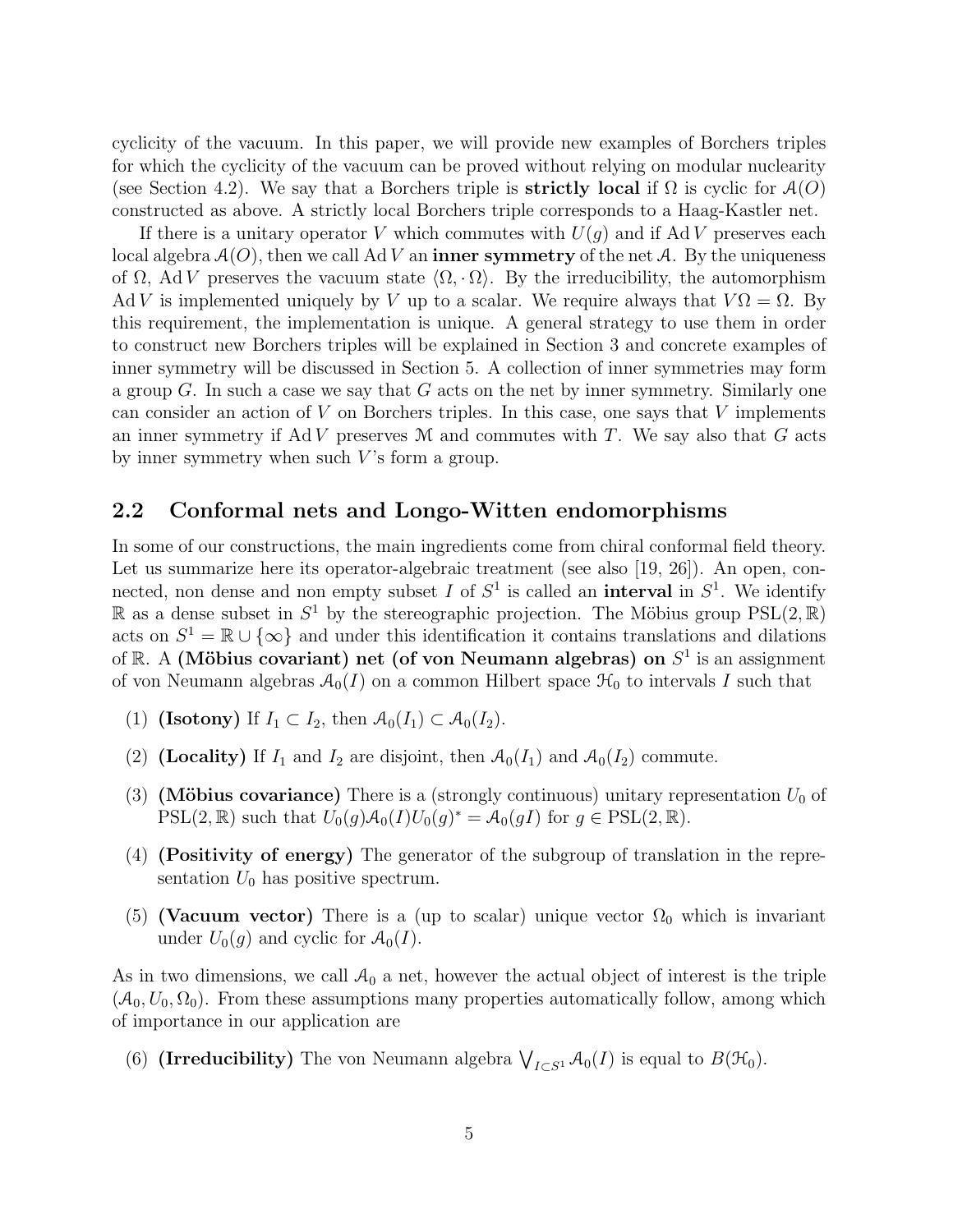- (7) (Haag duality on  $S^1$ ) It holds that  $\mathcal{A}_0(I)' = \mathcal{A}_0(I')$ , where I' denotes the interior of the complement of  $I$  in  $S^1$ .
- (8) (Bisognano-Wichmann property) The modular group  $\Delta_0^{it}$  of  $\mathcal{A}_0(\mathbb{R}_+)$  associated with  $\Omega_0$  is equal to  $U_0(\delta(-2\pi t))$ , where  $\delta$  is the dilation in PSL(2, R).

An inner symmetry of a conformal net  $\mathcal{A}_0$  is a collection of automorphisms of each local algebra  $A_0(O)$  implemented by a common unitary operator  $V_0$  which preserves the vacuum state  $\langle \Omega_0, \cdot \Omega_0 \rangle$ . In conformal (Möbius covariant) case, it automatically follows that  $V_0$  commutes with  $U_0(g)$  thanks to Bisognano-Wichmann property.

A Longo-Witten endomorphism of  $\mathcal{A}_0$  is an endomorphism of  $\mathcal{A}_0(\mathbb{R}_+)$ , implemented by a unitary operator  $V_0$  which commutes with  $U_0(q)$ , where g is a translation. An inner symmetry restricted to  $\mathcal{A}_0(\mathbb{R}_+)$  is a Longo-Witten endomorphism.

We will give a concrete example of conformal net and of Longo-Witten endomorphisms in Section 6, which are not inner symmetries. Note that the term "Longo-Witten endomorphism" in this paper does not mean the concrete family found in [27]. In fact, in [27] it has been pointed out that to a Longo-Witten endomorphism of a conformal net there is a time-translation covariant net of von Neumann algebra on the half-plane in  $\mathbb{R}^2$ . A further family of examples has been found in [6].

#### 2.3 The massive scalar free field

Our main construction strategy is based on simpler examples with certain properties. Let us quickly review the simplest quantum field.

The free field is constructed from an irreducible representation of the Poincaré group through second quantization. We use the notation which is to some extent consistent with [25]. The one-particle Hilbert space is  $\mathcal{H}_1 := L^2(\mathbb{R}, d\theta)$  and for the mass  $m > 0$ the (proper orthochronous) Poincaré group acts by  $U_1(a,\lambda)\psi(\theta) = e^{ip(\theta)\cdot a}\psi(\theta - \lambda)$ , where  $p(\theta) := (m \cosh(\theta), m \sinh(\theta))$  parametrizes the mass shell. We introduce the (auxiliary) unsymmetrized Hilbert space  $\mathcal{H}^{\Sigma}:=\bigoplus \mathcal{H}_1^{\otimes n}$  and the (physical) symmetrized Hilbert space  $\mathcal{H}_{\rm r} := \bigoplus Q_n \mathcal{H}_1^{\otimes n}$ , where  $Q_n$  is the projection onto the symmetric subspace.

Let us denote the *n*-th component of a vector  $\Psi \in \mathcal{H}_r$  by  $(\Psi)_n$ . For a vector  $\psi \in \mathcal{H}_1$ and  $\Psi$  which has only finitely many components, the creation operator  $b^{\dagger}$  is defined by  $(b^{\dagger}(\psi)\Psi)_n = \sqrt{n}Q_n(\psi \otimes \Psi_{n-1})$ . The annihilation operator is the adjoint  $b(\psi) = b^{\dagger}(\psi)^*$ . With this notation,  $b^{\dagger}$  is linear and b is antilinear with respect to  $\psi$ . The free quantum field  $\phi$  is now given by

$$
\phi(f) := b^{\dagger}(f^+) + b(J_1f^-),
$$
  $f^{\pm}(\theta) = \frac{1}{2\pi} \int d^2af(a)e^{\pm ip(\theta)\cdot a},$ 

where f is a test function in  $\mathscr{S}(\mathbb{R}^2)$  and  $J_1\psi(\theta) = \overline{\psi(\theta)}$ . This field is local, in the sense that if f and g have spacelike separated supports, then  $\phi(f)$  and  $\phi(q)$  commute on an appropriate domain.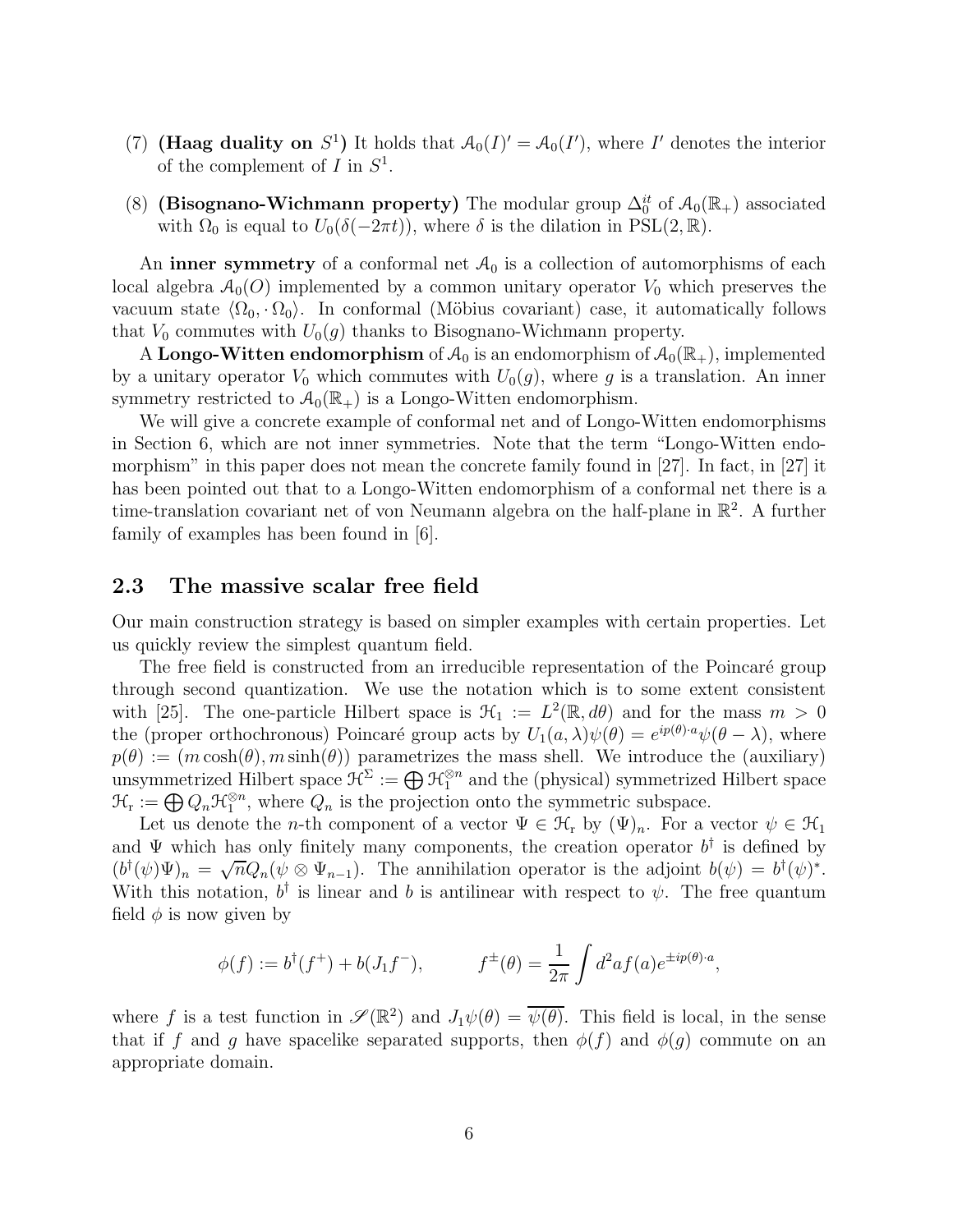Finally we introduce the free field net. For each open region  $O \subset \mathbb{R}^2$ , we set

$$
\mathcal{A}_{r}(O) := \{e^{i\phi(f)} : \text{supp} f \subset O\}''.
$$

We have the second quantized representation  $U_r := \Gamma(U_1)$  and the Fock vacuum vector  $\Omega_r \in \mathcal{H}_r$ . This triple  $(\mathcal{A}_r, U_r, \Omega_r)$  is a two-dimensional Haag-Kastler net and referred to as the free massive scalar net. The subscript r is intended for the *real* scalar field. Furthermore, this net satisfies the modular nuclearity [12, Section 4], a property which we will explain in more detail in Section 4.

#### 2.4 Scalar factorizing S-matrix models

The free net has many important features, but is not interacting. Lechner has constructed a large family of interacting nets [22]. Here we only briefly summarize the construction and their fundamental properties.

Let  $S_2(\theta)$  be a bounded analytic function on the strip  $0 < \Im \theta < \pi$ , continuous on the boundary, with the property

$$
S_2(\theta)^{-1} = \overline{S_2(\theta)} = S_2(-\theta) = S_2(\theta + i\pi)
$$

for  $\theta \in \mathbb{R}$ . This is called the two-particle scattering function.

This time again the construction of the (wedge-local) field and the net is based on the one-particle space  $\mathcal{H}_1$  above. There is a representation of the symmetric group  $\mathfrak{S}_n$  on  $\mathcal{H}_1^{\otimes n}$ . For  $\Psi_n \in \mathcal{H}_1^{\otimes n}$ , the "S<sub>2</sub>-transposition" is given by

$$
(D_{S_2,n}(\tau_j)\Psi)(\theta_1,\cdots,\theta_n)=S_2(\theta_{j+1}-\theta_j)\Psi(\theta_1,\cdots,\theta_{j+1},\theta_j,\cdots,\theta_n).
$$

for  $\tau_j$  which transposes j and  $j + 1$ , and this generate a representation of  $\mathfrak{S}_n$ .

Let  $Q_{S_2,n}$  be the orthogonal projection onto the subspace of  $\mathcal{H}_1^{\otimes n}$  invariant under  $\{D_{S_2,n}(\tau_j): 1 \leq j \leq n-1\}$ . The full Hilbert space is  $\mathcal{H}_{S_2} := \bigoplus Q_{S_2,n} \mathcal{H}_1^{\otimes n}$  and the representation  $U_1$  promotes to  $U_{S_2}$  on  $\mathcal{H}_{S_2}$  by the second quantization. We define similarly the creation and annihilation operators  $(z_{S_2}^{\dagger}(\psi)\Phi)_n = \sqrt{n}Q_{S_2,n}(\psi \otimes \Phi_{n-1})$  and  $z_{S_2}(\psi) = z_{S_2}^{\dagger}(\psi)^*$ . The quantum field is defined accordingly by

$$
\phi_{S_2}(f) := z_{S_2}^{\dagger}(f^+) + z_{S_2}(J_1f^-),
$$
\n $f^{\pm}(\theta) = \frac{1}{2\pi} \int d^2af(a)e^{\pm ip(\theta)\cdot a},$ 

but this time  $\phi_{S_2}$  is only wedge-local, hence the net is defined through Borchers triple.

The von Neumann algebra  $\mathcal{M}_{S_2}$  is defined by

$$
\mathcal{M}_{S_2} := \{e^{i\phi_{S_2}(f)} : \text{supp} f \subset W_L\}'
$$

(note that here we take only the single commutant and f has support in  $W<sub>L</sub>$ , while  $M<sub>S<sub>2</sub></sub>$ corresponds to  $W_{\rm R}$ . By the wedge-duality, this is just a matter of convention (see [25])). The triple  $(\mathcal{M}_{S_2}, U_{S_2}, \Omega_{S_2})$  is a Borchers triple [21]. Furthermore, the modular nuclearity holds if  $S_2$  fulfills a certain regularity condition and  $S_2(0) = -1$  [22], hence the triple is wedge-split in those cases.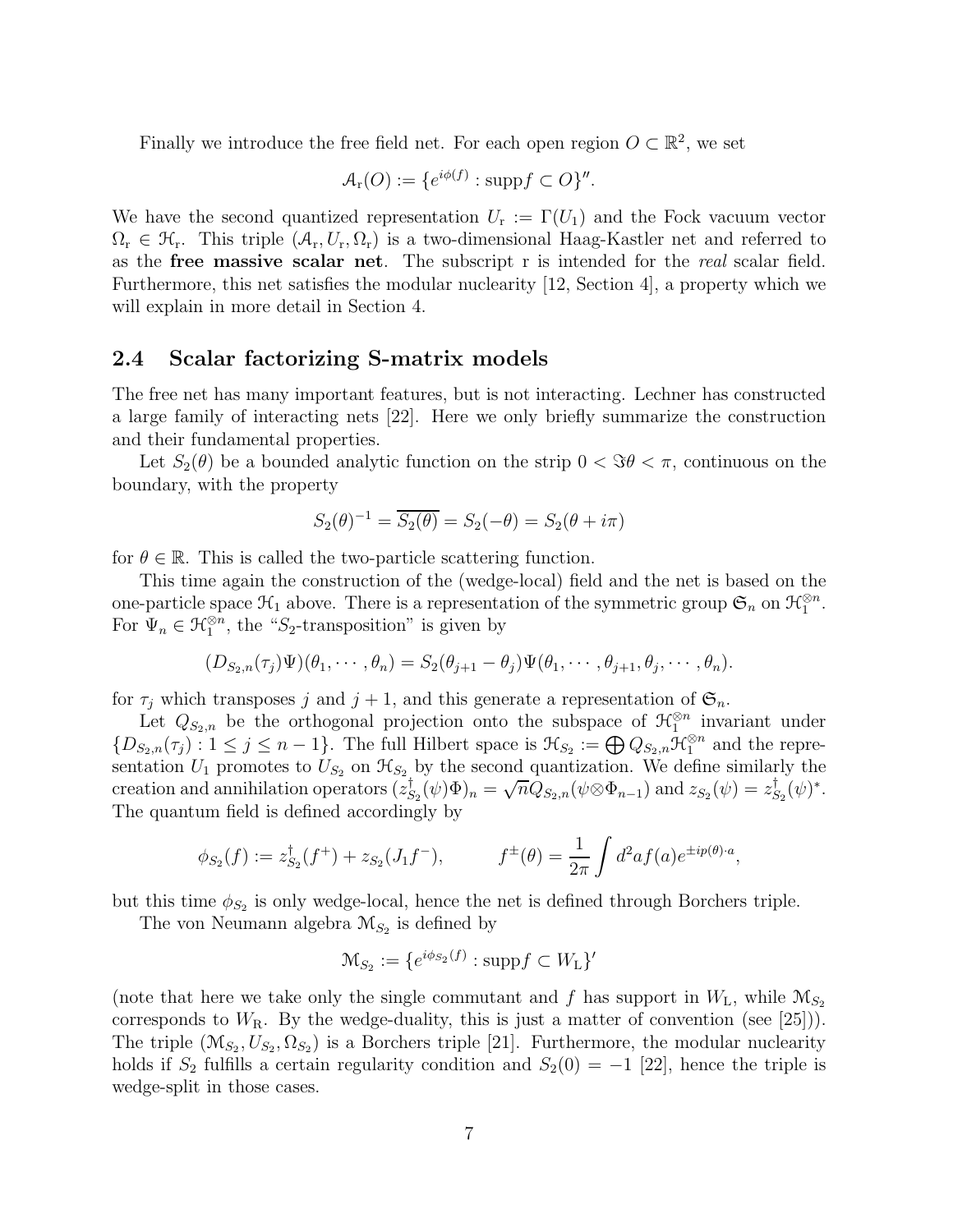# 3 Borchers triples through inner symmetries

In this Section we make the first step in our main construction in two dimensions. We start with a Borchers triple with inner symmetry and construct new triples. Note that, differently from our previous results [34, 6], the new triples are defined on a different Hilbert space although the formulae look very similar.

First we treat the case where a given triple admits an action of  $S<sup>1</sup>$  by inner symmetry. Let us state a key lemma, which can be obtained as a special case of [34, Lemma 4.1].

Lemma 3.1. *Let* M<sup>c</sup> *be a von Neumann algebra and* Q<sup>c</sup> *a self-adjoint operator such that*  $\text{Ad } e^{i2\pi\kappa Q_c}(\mathcal{M}_c) = \mathcal{M}_c$  *for any*  $\kappa \in \mathbb{R}$ *. Then, for*  $\kappa \in \mathbb{R}$ *,*  $x \otimes \mathbb{1}$  *commutes with*  $\operatorname{Ad} e^{i2\pi\kappa Q_{\mathbf{c}}\otimes Q_{\mathbf{c}}}(x' \otimes \mathbb{1})$  *where*  $x \in \mathcal{M}_{\mathbf{c}}$  *and*  $x' \in \mathcal{M}'_{\mathbf{c}}$ *.* 

*Proof.* For any  $\kappa \in \mathbb{R}$ , x commutes with Ad  $e^{i2\pi \kappa Q_c}(x')$  by assumption, hence the commutativity lemma [34, Lemma 4.1] applies.  $\Box$ 

Note that our assumption is for every  $\kappa \in \mathbb{R}$ , since in the partial spectral decomposition in the proof of [34, Lemma 4.1], there appears the action Ad  $e^{i2\pi q\kappa Q_c}$  on the left component,  $q \in \mathbb{R}$ . Actually, if the spectrum of  $Q_c$  is containd in a subset  $X \subset \mathbb{R}$ , then it is enough to assume that  $\text{Ad } e^{i2\pi q\kappa Q_c}(\mathcal{M}_c') \subset \mathcal{M}_c'$  for any  $q \in X$ . We will treat concrete cases where sp  $Q_c \subset \mathbb{Z}$ . Here we put the factor  $2\pi$  in order to keep the notations homogeneous to the actions of  $\mathbb{Z}_N$  considered later.

Now let  $(\mathcal{M}_c, T_c, \Omega_c)$  be a Borchers triple with an action of  $S^1 = \mathbb{R}/\mathbb{Z}$  by inner symmetry. There is a unique unitary operator  $V_c(\kappa)$  which implements the inner symmetry by  $S^1$ . One take the generator  $Q_c$  such that  $V_c(\kappa) = e^{i2\pi\kappa Q_c}$ . It is clear that  $Q_c$  commutes with the translation  $T_c$ . One sees that  $sp Q_c \subset \mathbb{Z}$  since  $\mathbb{1} = V_c(1) = e^{i2\pi Q_c}$ .

Now we turn to the construction of Borchers triples. Our objects act on the tensor product Hilbert space  $\widetilde{\mathcal{H}}_{c} := \mathcal{H}_{c} \otimes \mathcal{H}_{c}$ . Let us denote  $\widetilde{V}_{c,\kappa} = e^{i2\pi\kappa Q_{c} \otimes Q_{c}}$ . The tensor product representation  $\tilde{T}_{c}(a) := T_{c}(a) \otimes T_{c}(a)$  has positive spectrum and preserves the new vacuum  $\tilde{\Omega}_{c} := \Omega_{c} \otimes \Omega_{c}$ . The von Neumann algebra is given respectively by

$$
\widetilde{\mathcal{M}}_{c,\kappa} \ := \ \{ x \otimes \mathbb{1}, \operatorname{Ad} \widetilde{V}_{c,\kappa}(\mathbb{1} \otimes y) : x, y \in \mathcal{M}_c \}''
$$

Note the difference from our previous construction [34]: first of all, this time the input is the two-dimensional Borchers triple, while we used chiral components in [34]. Accordingly, the representation  $\widetilde{T}_{c}$  is now just the two copies of the given one. The formula for  $\widetilde{M}_{c,\kappa}$  is also similar, but this time we take both x and y from the same algebra  $\mathcal{M}_c$ .

**Theorem 3.2.** *The triple*  $(\widetilde{M}_{c,\kappa}, \widetilde{T}_c, \widetilde{\Omega}_c)$  *is a Borchers triple for each*  $\kappa \in \mathbb{R}$ *.* 

*Proof.* As in [34, Theorem 4.17], the properties of  $\widetilde{T}_{c}$  and  $\widetilde{\Omega}_{c}$  are readily checked. As for the relation  $\operatorname{Ad} \widetilde{T}_{c}(a)(\widetilde{\mathcal{M}}_{c,\kappa}) \subset \widetilde{\mathcal{M}}_{c,\kappa}$  for  $a \in W_{R}$ , one can prove this by noting that  $\widetilde{V}_{c,\kappa}$  and  $T_c(a)$  commute and the assumptions that  $\mathcal{M}_c$  and  $T_c$  have the relation.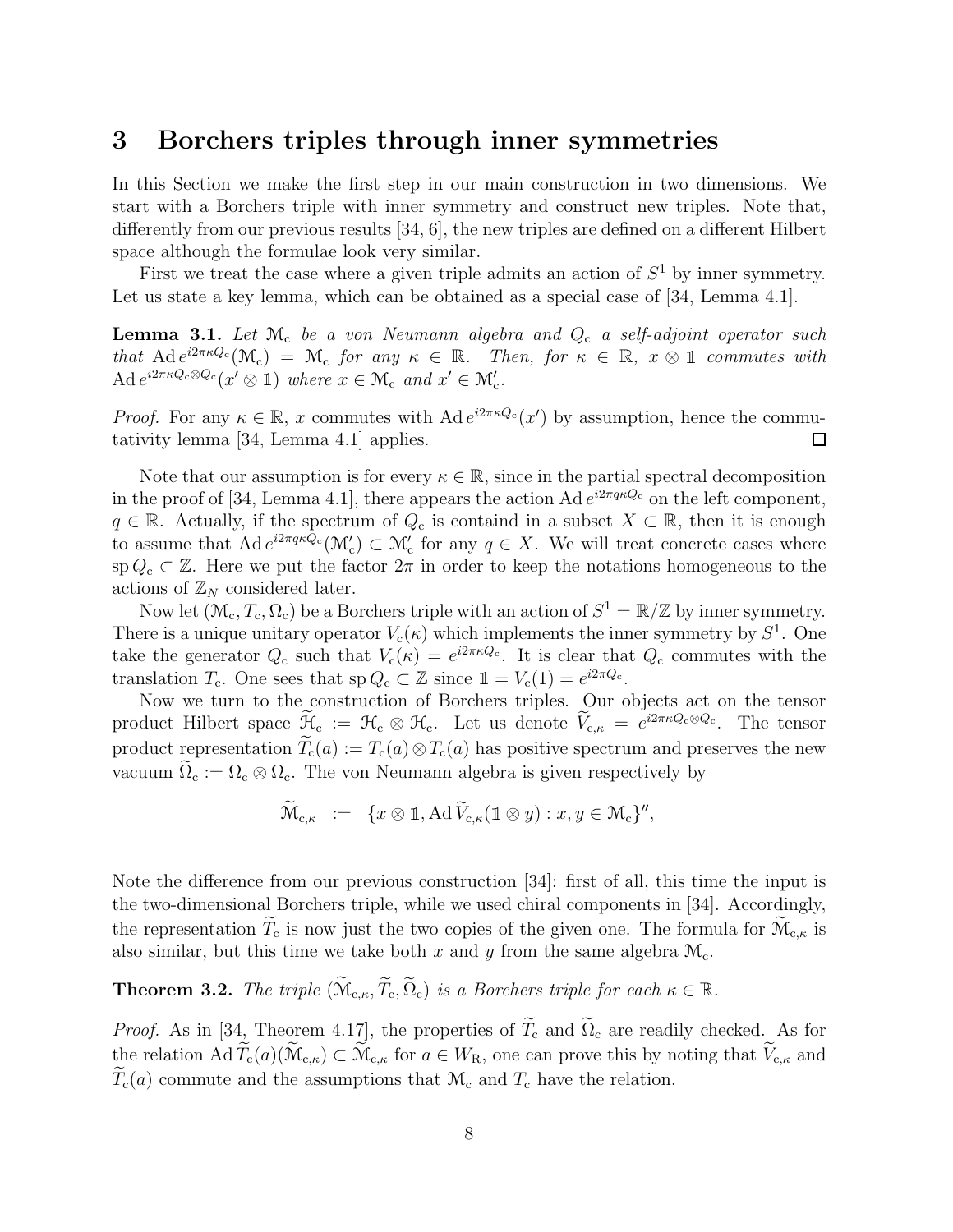The cyclicity of  $\widetilde{\Omega}_c$  for  $\widetilde{\mathcal{M}}_{c,\kappa}$  follows from the cyclicity of  $\Omega_c$  for  $\mathcal{M}_c$  and the fact that  $\widetilde{V}_{c,\kappa}(1\otimes y)\widetilde{\Omega}_c=(1\otimes y)\widetilde{\Omega}_c$ . To show the separating property, we need again to prepare a sufficiently big algebra in the commutant:

$$
\widetilde{\mathcal{M}}_{c,\kappa}^1 := \{ \mathrm{Ad}\, \widetilde{V}_{c,k}(x' \otimes \mathbb{1}), \mathbb{1} \otimes y' : x', y' \in \mathcal{M}_c'\}''.
$$

It is easy to see that  $\widetilde{\Omega}_{c}$  is cyclic for  $\widetilde{\mathcal{M}}_{c,\kappa}^{1}$ . In order to see that  $\widetilde{\Omega}_{c}$  is separating for  $\widetilde{\mathcal{M}}_{c,\kappa}$ , it is enough to prove that  $\widetilde{M}_{c,\kappa}$  and  $\widetilde{M}_{c,\kappa}^1$  commute. This follows from Lemma 3.1, as in [34, Theorem 4.2].  $\Box$ 

A similar construction is possible if a Borchers triple admits an action of the finite group  $\mathbb{Z}_N$  by inner symmetry. For a  $\mathbb{Z}_N$ -action we take  $V_c$  such that  $V_c^k$  implements the inner symmetry for  $k \in \mathbb{Z}_N$ . One can choose  $Q_c$  such that  $V_c(\kappa) = e^{i2\pi\kappa Q_c}$  or  $V_c = e^{i\frac{2\pi}{N}Q_c}$ , respectively. We remark that we can concretely choose  $Q_c$  as follows: for each integer  $j \in [0, N-1]$  we put  $\hat{V}_c(j) := \frac{1}{N} \sum_k e^{-i\frac{2\pi jk}{N}} V_c(k)$ . It is clear that  $\hat{V}_c(j)$  is an orthogonal projection and  $\hat{V}_c(j)\hat{V}_c(l) = 0$  if  $j \not\equiv l \mod N$ . In other words,  $k \mapsto V_c^k$  is a representation of  $\mathbb{Z}_N$ , whose dual group is also  $\mathbb{Z}_N$  and we extract the spectral projections. Then we can take  $Q_c := \sum_j j \hat{V}_c(j)$ . By this construction, it is clear that  $Q_c$  commutes with the translation  $T_c$ . An operator  $Q_c$  with the properties specified above is not unique since one can amplify each spectral component by N, but if we consider the operator  $e^{i\frac{2\pi k}{N}Q_c\otimes Q_c}$ , it does not depend on the choice of  $Q_c$  (see also the remark after [34, Theorem 4.17]). One sees that  $sp Q_c \subset \mathbb{Z}$  since  $\mathbb{1} = V_c^N = e^{i2\pi Q_c}$  for a  $\mathbb{Z}_N$ -action (or directly by our choice).

Analogously as Lemma 3.1 one can prove the following. Here, the assumption is for all intergers and so is the result.

Lemma 3.3. Let N be an integer,  $M_c$  *a von Neumann algebra and*  $Q_c$  *a self-adjoint operator such that*  $\text{sp } Q_c \subset \mathbb{Z}$  *and*  $\text{Ad } e^{i\frac{2\pi k}{N}Q_c}(\mathcal{M}_c) = \mathcal{M}_c$  *for any*  $k \in \mathbb{Z}$ *. Then, for*  $k \in \mathbb{Z}$ *,*  $x \otimes \mathbb{1}$  *commutes with*  $\text{Ad} e^{i\frac{2\pi k}{N}Q_c \otimes Q_c}(x' \otimes \mathbb{1})$  *where*  $x \in \mathcal{M}_c$  *and*  $x' \in \mathcal{M}'_c$ *.* 

The construction of Borchers triples is also parallel. We take the tensor product Hilbert space  $\widetilde{\mathcal{H}}_{c} := \mathcal{H}_{c} \otimes \mathcal{H}_{c}$ , the tensor product representation  $\widetilde{T}_{c}(a) := T_{c}(a) \otimes T_{c}(a)$  and the vacuum  $\widetilde{\Omega}_{c} := \Omega_{c} \otimes \Omega_{c}$ . We denote  $\widetilde{V}_{c,k} = e^{i\frac{2\pi k}{N}Q_{c} \otimes Q_{c}}$  and define

$$
\widetilde{\mathcal{M}}_{c,k} \ := \ \{ x \otimes \mathbb{1}, \operatorname{Ad} \widetilde{V}_{c,k}(\mathbb{1} \otimes y) : x, y \in \mathcal{M}_c \}''.
$$

**Theorem 3.4.** *The triple*  $(\widetilde{M}_{c,k}, \widetilde{T}_c, \widetilde{\Omega}_c)$  *is a Borchers triple for each*  $k \in \mathbb{Z}_N$ *.* 

At the end of this Section, we remark that the existence of inner symmetry is not at all exceptional. Indeed, if  $(\mathcal{M}_c, T_c, \Omega_c)$  is a (wedge-split) Borchers triple, then the tensor product  $(\mathcal{M}_c \otimes \mathcal{M}_c, T_c \otimes T_c, \Omega_c \otimes \Omega_c)$  has the flip automorphism which commutes with  $T_c \otimes T_c$ and preserves  $\Omega_c \otimes \Omega_c$ , hence it is an inner symmetry  $\mathbb{Z}_2$ . We present more examples in Section 5.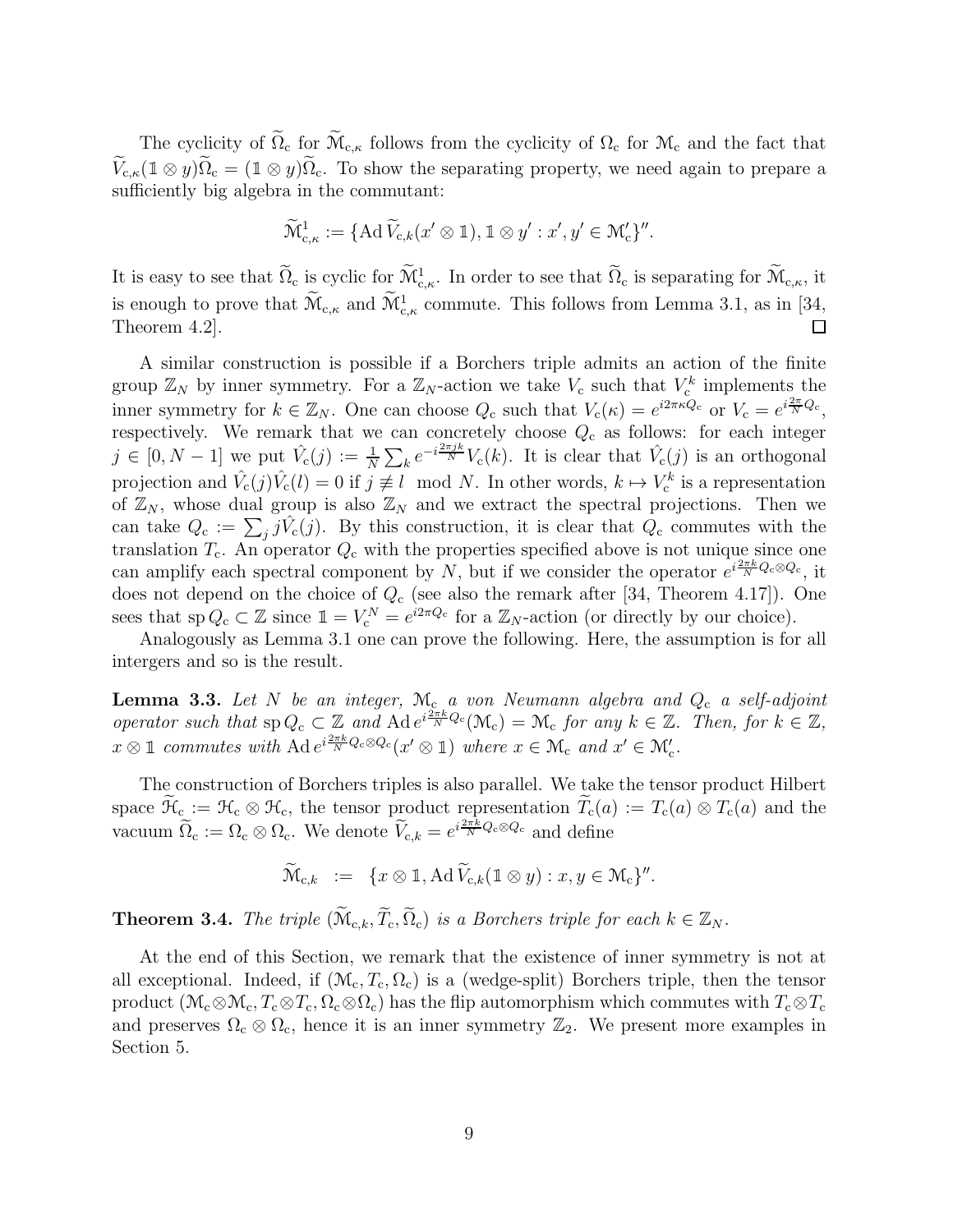# 4 General arguments for strict locality

We are now concerned with the main problem in the construction of nets through Borchers triples: the strict locality of the models in Section 3. The key argument is the wedge-split property.

In general, if one has an inclusion of von Neumann algebras  $\mathcal{N} \subset \mathcal{M}$ , this is said to be split if there is a type I factor R such that  $\mathcal{N} \subset \mathcal{R} \subset \mathcal{M}$ . Furthermore, if  $\mathcal{N} \subset \mathcal{M}$  is an inclusion of factors and  $\Omega$  is cyclic and separating for  $\mathcal{M}$ , then the nuclearity of the map  $\mathcal{N} \ni x \longmapsto \Delta^{\frac{1}{4}} x \Omega$  implies the split property, where  $\Delta$  is the modular operator for M with respect to  $\Omega$  [11, Proposition 2.3].

We say that a Borchers triple  $(\mathcal{M}, T, \Omega)$  is **wedge-split** if  $\text{Ad }T(a)(\mathcal{M}) \subset \mathcal{M}$  is split for any  $a \in W_R$ . Note that  $W_R$  is defined as the *open* wedge and split inclusion for lightlike translation is not required. Wedge-split property implies that the inclusion Ad  $T(a)(\mathcal{M}) \subset$ M is unitarily equivalent to  $(\mathcal{M}_2 \otimes \mathbb{C} \mathbb{1}) \subset (B(\mathcal{K}_1) \otimes \mathcal{M}_1)$ , where  $\mathcal{M}_1$  and  $\mathcal{M}_2$  cannot be trivial since M is of type III, hence the intersection  $\mathcal{M}\cap\mathrm{Ad}\,T(a)(\mathcal{M})'$  for  $a\in W_{\mathcal{R}}$  is unitarily equivalent to  $\mathcal{M}'_2 \otimes \mathcal{M}_1$  which is nontrivial [12]. Let  $\Delta$  be the modular operator for  $\mathcal{M}$  with respect to  $\Omega$ . One says that an inclusion  $\mathcal{N} \subset \mathcal{M}$  satisfies **modular nuclearity** if the map  $\mathcal{N} \ni x \longmapsto \Delta^{\frac{1}{4}} x \Omega$  is nuclear. A Borchers triple  $(\mathcal{M}, T, \Omega)$  is said to satisfy modular nuclearity if the inclusion Ad  $T(\mathcal{M}) \subset \mathcal{M}$  has modular nuclearity for any  $a \in W_R$ . From the above remark, modular nuclearity implies wedge-split property. The strict locality of the models in [22] was proved through modular nuclearity.

Actually, wedge-split inclusion is sufficient for the strict locality [22, Theorem 2.5].

**Theorem 4.1** (Lechner). If a Borchers triple  $(\mathcal{M}, T, \Omega)$  is wedge-split, then it is strictly *local.*

This theorem is stated with the assumption of modular nuclearity, however, the actual proof depends only on wedge-split property.

Let us recall our main construction strategy (Section 3): starting with a given Borchers triple  $(\mathcal{M}_c, T_c, \Omega_c)$  with inner symmetry Ad  $V_c(\kappa)$  of  $S^1$ , we constructed a new Borchers triple  $(\widetilde{\mathcal{M}}_{c,\kappa}, \widetilde{T}_c, \widetilde{\Omega}_c)$  on the tensor product Hilbert space. As we will see later (Section 5), this gives a nontrivial scattering even if the initial triple comes from the free field. This can be generalized to the following program: take a Borchers triple with a good property (either wedge-split property or modular nuclearity) and prove that the construction of Section 3 leads again to Borchers triples with the same property.

We carry out this program in two ways. First we present a proof through wedgesplit property and then we use modular nuclearity. Note that strict locality is not "good enough" for this program. We will exhibit examples of strictly local Borchers triples for which the new triples constructed as in Section 3 violate strict locality. Another remark is that our arguments in Section 4.2 through wedge-split property are valid for both  $S<sup>1</sup>$ - and  $\mathbb{Z}_N$ -actions, but those in Section 4.3 through modular nuclearity apply so far only to finite cyclic group actions. Already for the simplest compact group  $S<sup>1</sup>$  the proofs break down, as we will see.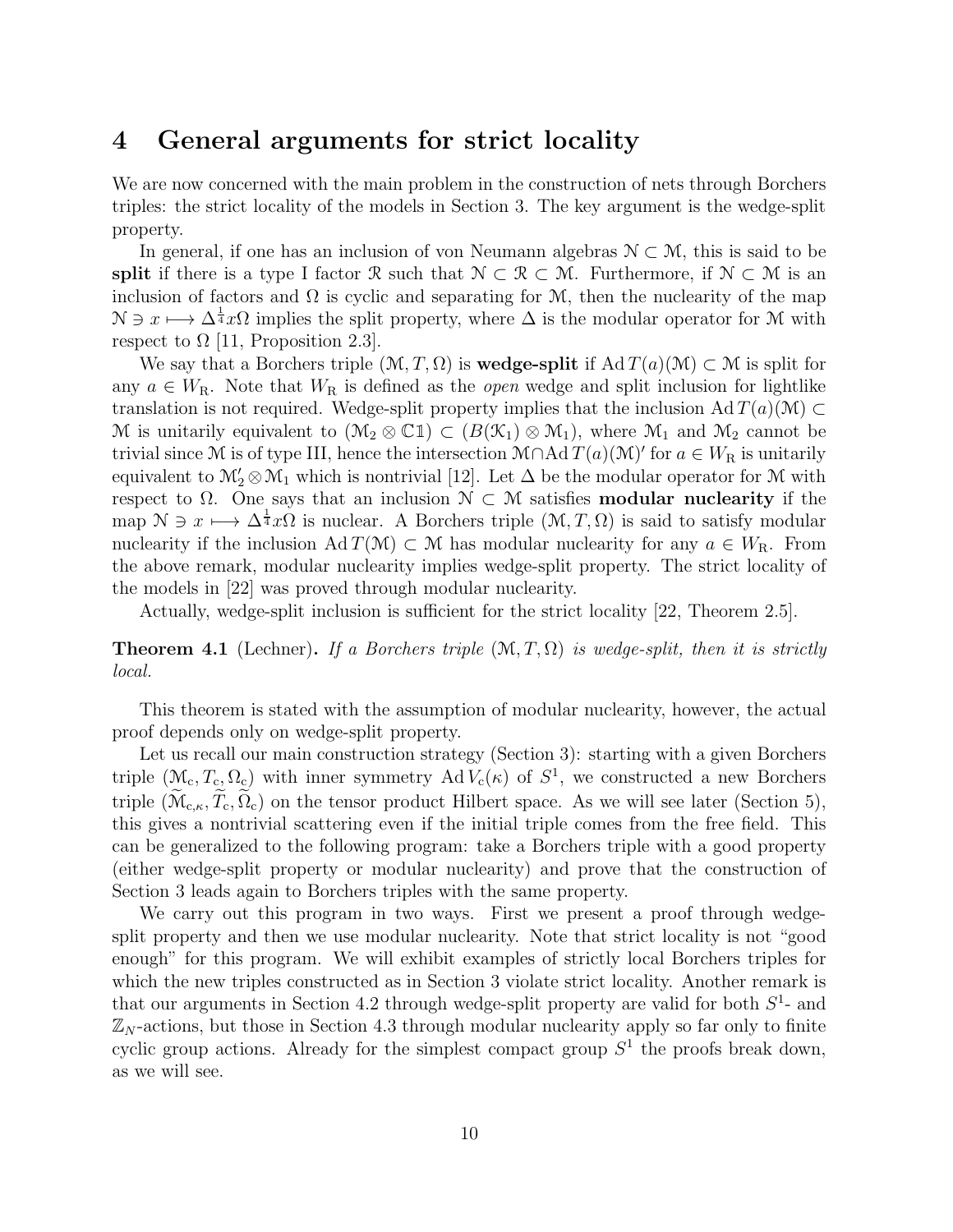#### 4.1 Common arguments

Let us collect some facts which will be commonly used in the following (see also [34, Section 4.4.1]). In this Subsection, we do not use the properties of Borchers triple.

In the following, we consider only an action of  $S^1$ . The case of  $\mathbb{Z}_N$  is analogous. Let  $\mathcal{M}_c$ be a von Neumann algebra,  $\Omega_c$  a cyclic separating vector for  $\mathcal{M}_c$  and  $V_c(\kappa)$  be a unitary representation of  $S^1$  which preserves  $\Omega_c$  such that  $\alpha_{c,\kappa} := Ad V_c(\kappa)$  is an automorphism of  $\mathcal{M}_{c}$  and  $V_{c}(1) = 1$ . In other words, there is an action  $\alpha_{c}$  of  $S^{1}$  on  $\mathcal{M}_{c}$  which preserves the state  $\langle \Omega_{\rm c}, \cdot \Omega_{\rm c} \rangle$ .

#### Discrete Fourier expansion on von Neumann algebras

For any element  $x \in \mathcal{M}_c$  and  $l \in \mathbb{Z}$ , we define

$$
x_l := \int_0^1 d\kappa \operatorname{Ad} V_c(\kappa)(x) e^{-i2\pi l \kappa},
$$

It holds that  $x = \sum_{l \in \mathbb{Z}} x_l$  and  $\text{Ad} V_c(\kappa)(x_l) = \alpha_{c,\kappa}(x_l) = e^{i2\pi l\kappa} x_l$ . The sum is \*-strongly convergent. Let us denote by  $\mathcal{M}_{c}^{\alpha_{c}}(l)$  the set of elements x of  $\mathcal{M}_{c}$  such that  $\alpha_{c,\kappa}(x) = e^{i2\pi l\kappa}x$ . Then it holds that  $x_l \in \mathcal{M}_c^{\alpha_c}(l)$  and  $\mathcal{M}_c^{\alpha_c}(l_1) \cdot \mathcal{M}_c^{\alpha_c}(l_2) \subset \mathcal{M}_c^{\alpha_c}(l_1 + l_2)$ .

These are well-known facts, however, if necessary the reader is referred to [34, Proposition 4.9 for a proof (for the case of  $\mathbb{Z}_N$ , the proof is easy to adapt).

Next we consider the twisting. As in Section 3, let  $Q_c$  be a self-adjoint operator such that  $V_c(\kappa) = e^{i2\pi\kappa Q_c}$ . Then for  $y \in \mathcal{M}_c^{\alpha_c}(m)$ , it holds that

$$
\operatorname{Ad} \widetilde{V}_{c,\kappa}(\mathbb{1} \otimes y) = \operatorname{Ad} e^{i2\pi\kappa Q_c \otimes Q_c}(\mathbb{1} \otimes y) = e^{i2\pi m\kappa Q_c} \otimes y = V_c(m\kappa) \otimes y,
$$

where  $V_{c,\kappa} = e^{i2\pi\kappa Q_c \otimes Q_c}$  as in Section 3. For the proof, see [34, Lemma 4.10]. The proof is written again for an action of  $S^1$ , however, the adaptation is easy for  $\mathbb{Z}_N$ . Note that one has to consider spectral subspaces of  $V_c$  parametrized by  $\mathbb{Z}_N$ . The identification  $\mathbb{Z}_N = \mathbb{Z}/N\mathbb{Z}$ should be always kept in mind and numbers, e.g.,  $e^{i\frac{2\pi k}{N}}$  are well-defined for  $k \in \mathbb{Z}_N$ .

Finally we remark that  $\widetilde{\mathcal{M}}_{c,\kappa}$  is the ∗-strong closure of the linear span of the elements of the form  $x_l V_c(m\kappa) \otimes y_m$ , where  $x_l \in \mathcal{M}_c^{\alpha_c}(l)$  and  $y_m \in \mathcal{M}_c^{\alpha_c}(m)$ . Furthermore, any element  $\widetilde{x} \in \widetilde{\mathcal{M}}_{c,\kappa}$  can be decomposed as follows:

$$
\widetilde{x} = \sum_{l,m \in \mathbb{Z}} \widetilde{x}_{l,m}(V_c(m\kappa) \otimes \mathbb{1}), \quad \widetilde{x}_{l,m} \in \mathcal{M}_c \otimes \mathcal{M}_c,
$$

and the sum is ∗-strongly convergent. This decomposition corresponds to the discrete Fourier expansion with respect to the action  $(Ad V_c) \otimes (Ad V_c)$  of the group  $S^1 \times S^1$ . The group  $S^1 \times S^1$  acts also on  $\mathcal{M}_c \otimes \mathcal{M}_c$  and there is a decomposition into components as well. For a corresponding proof, see again [34, Lemma 4.14].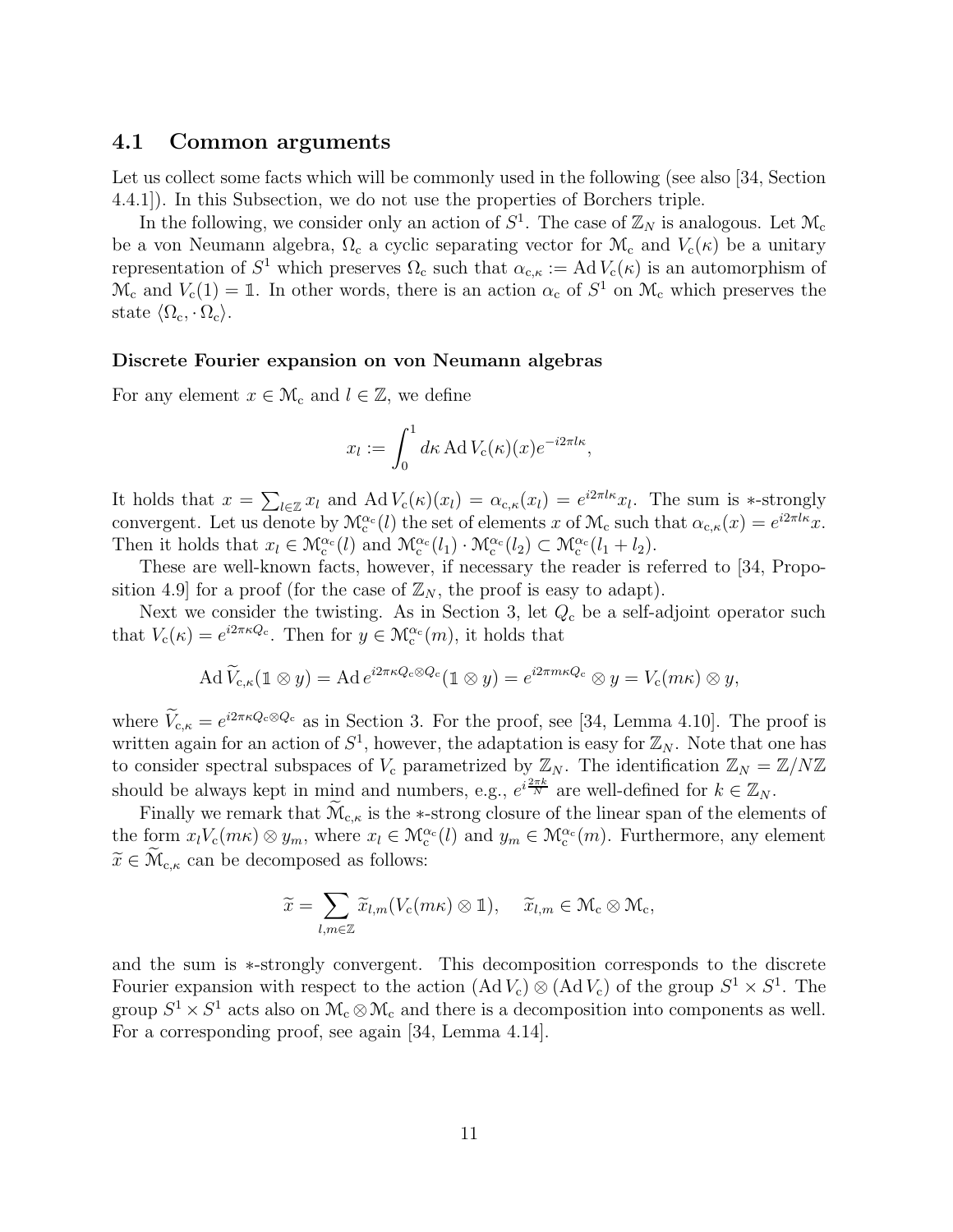#### Modular operator and inner symmetry

Let  $\Delta_c$  and  $J_c$  be the modular operator and the modular conjugation for  $\mathcal{M}_c$  with respect to  $\Omega_c$ . The implementing unitary  $V_c$  of  $\alpha_c$  and  $\Delta_c$ ,  $J_c$  commute. The modular operator and the modular conjugation for  $\mathcal{M}_c \otimes \mathcal{M}_c$  with respect to  $\Omega_c := \Omega_c \otimes \Omega_c$  are  $\Delta_c \otimes \Delta_c$  and  $J_c \otimes J_c$ , respectively. Now we can determine the modular objects for  $\widetilde{M}_{c,\kappa} = \mathcal{M}_c \otimes \mathbb{1} \vee$ Ad  $\widetilde{V}_{c,\kappa}(\mathbb{1} \otimes \mathcal{M}_c)$ .

**Proposition 4.2.** The operators  $\Delta_{\rm c} \otimes \Delta_{\rm c}$  is the modular operator for  $\widetilde{M}_{\rm c,k}$  with respect to  $\Omega_{\rm c}$ .

*Proof.* We will give two proofs. The first one is a direct calculation and the second one uses the so-called KMS condition.

A direct calculation goes as follows. We will see that actually the modular conjugation is  $V_{c,\kappa}(J_c \otimes J_c)$ . Since we have already the candidates for the modular objects, we only have to check their actions. First we take  $x_l \in \mathcal{M}_c^{\alpha_c}(l)$  and  $y_m \in \mathcal{M}_c^{\alpha_c}(m)$ . The operator  $x_l V_c(m\kappa) \otimes y_m$  belongs to  $\widetilde{\mathcal{M}}_{c,\kappa}$  and it holds that

$$
\widetilde{V}_{c,\kappa}(J_c \otimes J_c)(\Delta_c \otimes \Delta_c)(x_l V_c(m\kappa) \otimes y_m)\widetilde{\Omega}_c = \widetilde{V}_{c,\kappa}(S_c \otimes S_c)(x_l \Omega_c \otimes y_m \Omega_c)
$$
\n
$$
= \widetilde{V}_{c,\kappa}(x_l^* \Omega_c \otimes y_m^* \Omega_c)
$$
\n
$$
= e^{i2\pi l m \kappa}(x_l^* \Omega_c \otimes y_m^* \Omega_c)
$$
\n
$$
= (\alpha_{c,-m \kappa}(x_l^*) \Omega_c) \otimes (y_m^* \Omega_c)
$$
\n
$$
= (V_c(-m \kappa)x_l^* \Omega_c) \otimes (y_m^* \Omega_c)
$$
\n
$$
= (x_l V_c(m \kappa) \otimes y_m)^* (\Omega_c \otimes \Omega_c),
$$

namely, the operator  $\widetilde{V}_{c,\kappa}(J_c \otimes J_c)(\Delta_c \otimes \Delta_c)$  acts correctly as the modular involution. Since  $\widetilde{\mathcal{M}}_{c,\kappa}$  is the ∗-strong closure of the linear span of such elements, the modular involution actually coincides with  $V_{c,\kappa}(J_c \otimes J_c)(\Delta_c \otimes \Delta_c)$ . Then the conclusion follows immediately from the uniqueness of the polar decomposition.

In the second proof, we use the uniqueness of the modular automorphism group with respect to the KMS condition. In general, for a von Neumann algebra M and a state  $\psi$ , if there is a one-parameter automorphisms  $\sigma_t$  which satisfies the KMS condition, namely if for any pair  $x, y \in \mathcal{M}$  there is an analytic function  $f(t)$  on the strip  $0 < \Im t < 1$  and continuous on the boundary such that  $f(t) = \psi(\sigma_t(x)y)$  and  $f(t+i) = \psi(y\sigma_t(x))$  for  $t \in \mathbb{R}$ , then  $\sigma_t$  is the modular automorphism [33, Theorem VIII.1.2]. In our case, the state is the vacuum  $\langle \tilde{\Omega}_{c}, \tilde{\Omega}_{c} \rangle$ . This is the KMS state on the von Neumann algebra  $\mathcal{M}_{c} \otimes \mathcal{M}_{c}$  with respect to  $\sigma_t^{\tilde{\Omega}_c} = \text{Ad}(\Delta_c^{it} \otimes \Delta_c^{it})$ . Hence for any pair  $\tilde{x}, \tilde{y} \in \mathcal{M}_c \otimes \mathcal{M}_c$  of elements there is an analytic function as above. Actually the decomposition with respect to  $\alpha_c \otimes \alpha_c$  commutes with  $\sigma^{\tilde{\Omega}_{c}}$  (see the remark about discrete Fourier expansion) and it holds that

$$
\begin{array}{rcl}\n\langle \widetilde{\Omega}_{\rm c}, \sigma_t^{\widetilde{\Omega}_{\rm c}}(\widetilde{x})\widetilde{y}\widetilde{\Omega}_{\rm c}\rangle & = & \sum_{l,m}\langle \widetilde{\Omega}_{\rm c}, \sigma_t^{\widetilde{\Omega}_{\rm c}}(\widetilde{x}_{l,m})\widetilde{y}_{-l,-m}\widetilde{\Omega}_{\rm c}\rangle, \\
\langle \widetilde{\Omega}_{\rm c}, \widetilde{y}\sigma_t^{\widetilde{\Omega}_{\rm c}}(\widetilde{x})\widetilde{\Omega}_{\rm c}\rangle & = & \sum_{l,m}\langle \widetilde{\Omega}_{\rm c}, \widetilde{y}_{-l,-m}\sigma_t^{\widetilde{\Omega}_{\rm c}}(\widetilde{x}_{l,m})\widetilde{\Omega}_{\rm c}\rangle\n\end{array}
$$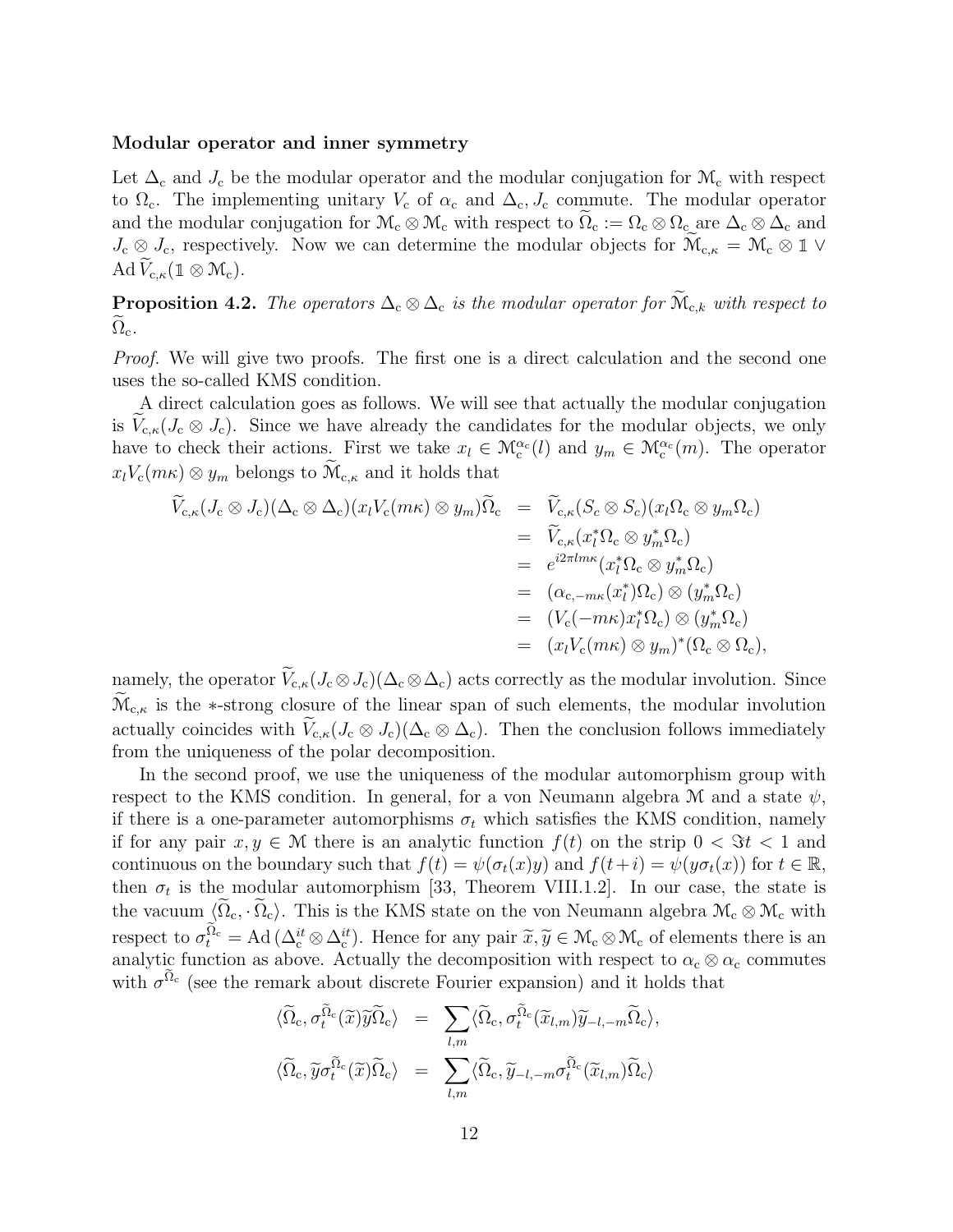by the orthogonality of the vacuum acted on by the component  $\tilde{x}_{l,m}$  etc. Next, by considering the pair  $\tilde{x}_{l,m}$ ,  $\tilde{y}_{-l,-m}$  and the KMS condition for  $\mathcal{M}_{c} \otimes \mathcal{M}_{c}$  there is an analytic function  $\widetilde{f}_{l,m}(t) = \langle \widetilde{\Omega}_c, \sigma_t^{\widetilde{\Omega}_c}(\widetilde{x}_{l,m})\widetilde{y}_{-l,-m}\widetilde{\Omega}_c\rangle$ ,  $\widetilde{f}_{l,m}(t + i) = \langle \widetilde{\Omega}_c, \widetilde{y}_{-l,-m}\sigma_t^{\widetilde{\Omega}_c}(\widetilde{x}_{l,m})\widetilde{\Omega}_c\rangle$  (of course the dependence of  $\tilde{f}_{l,m}$  on  $\tilde{x}$  and  $\tilde{y}$  is implicit). Let us turn to  $\widetilde{\mathcal{M}}_{c,\kappa}$ . By the same argument as above, an inner product decomposes into suitable combination and the decomposition is compatible with the action of  $\sigma_t^{\tilde{\Omega}_c} = \text{Ad}(\Delta_c^{it} \otimes \Delta_c^{it})$ . For a pair of elements  $\tilde{x}_{l,m}(e^{i2\pi m\kappa Q_c} \otimes \mathbb{1})$ and  $\widetilde{y}_{-l,-m}(e^{-i2\pi m\kappa Q_c}\otimes \mathbb{1}),$  where  $\widetilde{x}_{l,m}, \widetilde{y}_{-l-m}\in \mathcal{M}_c\otimes \mathcal{M}_c$ , we have

$$
\begin{array}{rcl}\n\langle \widetilde{\Omega}_{\rm c}, \sigma_t^{\widetilde{\Omega}_{\rm c}}(\widetilde{x}_{l,m}(e^{i2\pi m\kappa Q_{\rm c}}\otimes 1))\widetilde{y}_{-l,-m}(e^{-i2\pi m\kappa Q_{\rm c}}\otimes 1)\widetilde{\Omega}_{\rm c}\rangle & = & e^{-i2\pi l m\kappa}\langle \widetilde{\Omega}_{\rm c}, \sigma_t^{\widetilde{\Omega}_{\rm c}}(\widetilde{x}_{l,m})\widetilde{y}_{-l,-m}\widetilde{\Omega}_{\rm c}\rangle \\
\langle \widetilde{\Omega}_{\rm c}, \widetilde{y}_{-l,-m}(e^{-i2\pi m\kappa Q_{\rm c}}\otimes 1)\sigma_t^{\widetilde{\Omega}_{\rm c}}(\widetilde{x}_{l,m}(e^{i2\pi m\kappa Q_{\rm c}}\otimes 1))\widetilde{\Omega}_{\rm c}\rangle & = & e^{-i2\pi l m\kappa}\langle \widetilde{\Omega}_{\rm c}, \widetilde{y}_{-l,-m}\sigma_t^{\widetilde{\Omega}_{\rm c}}(\widetilde{x}_{l,m})\widetilde{\Omega}_{\rm c}\rangle\n\end{array}
$$

One observes that the right hand sides are equal to  $f_{l,m}$  up to the constant  $e^{-i2\pi l m \kappa}$ . In other words, the KMS condition is satisfied for the pair with respect to  $\sigma^{\tilde{\Omega}_{c}}$ . Therefore for an arbitrary linear combination of such components the KMS condition holds as well, thanks to the decomposition of the inner product into  $(l, m)$ -components. Such linear combinations is \*-strongly dense in  $\widetilde{\mathcal{M}}_{c,\kappa}$ , hence the above-cited uniqueness theorem applies to see that  $\sigma_t^{\tilde{\Omega}_c} = \text{Ad}(\Delta_c^{it} \otimes \Delta_c^{it})$  is the modular automorphism of  $\widetilde{\mathcal{M}}_{c,\kappa}$  with respect to  $\langle \widetilde{\Omega}_c, \cdot, \widetilde{\Omega}_c \rangle$ (indeed, the KMS condition on a ∗-strongly dense subalgebra is enough by [9, Proposition 5.7]. One should note that in [9] the KMS condition is defined on a dense set of analytic elements). Since  $\Delta_c \otimes \Delta_c$  preserves the vacuum vector  $\Omega_c \otimes \Omega_c$ , it must coincide with the modular operator. Ш

It is interesting to compare our proof with [12, 22] where the modular objects were calculated through unbounded operators affiliated to the von Neumann algebras. One recalls also that in our previous work the modular objects were indirectly determined by scattering theory [34, Section 3].

**Proposition 4.3.** It holds that 
$$
(\widetilde{\mathcal{M}}_{c,\kappa})' = (\text{Ad }\widetilde{V}_{c,k}(\mathcal{M}_c' \otimes \mathbb{1}) \vee \mathbb{1} \otimes \mathcal{M}_c') =: \widetilde{\mathcal{M}}_{c,\kappa}^1
$$
.

*Proof.* It can be observed that the right hand side commute with  $\widetilde{\mathcal{M}}_{c,\kappa}$  by the same argument as in Theorem 3.2, so we have  $\widetilde{\mathcal{M}}_{c,\kappa}^1 \subset (\widetilde{\mathcal{M}}_{c,\kappa})'$ . Since we already know that the modular operator for  $(\widetilde{M}_{c,\kappa})'$  with respect to  $\Omega_c \otimes \Omega_c$  is  $\Delta_c^{-1} \otimes \Delta_c^{-1}$  from Proposition 4.2, it is immediate to see that  $\widetilde{\mathcal{M}}_{c,\kappa}^1$  is globally invariant under the modular group of  $(\widetilde{\mathcal{M}}_{c,\kappa})'$ with respect to  $\Omega_c \otimes \Omega_c$ . Then the two algebras coincide since  $\Omega_c \otimes \Omega_c$  is cyclic for  $\widetilde{\mathcal{M}}_{c,\kappa}^1$ by a standard application of Takesaki's theorem [33, Theorem IX.4.2] (see [35, Theorem  $A.1$ ].  $\Box$ 

Variations of Propositions 4.2 and 4.3 hold for an action of  $\mathbb{Z}_N$  with trivial changes.

### 4.2 Proof through wedge-split property

Here we take as the starting point a Borchers triple  $(\mathcal{M}_c, T_c, \Omega_c)$  which is wedge-split. As before, we assume that there is an action of  $S^1$  implemented by  $V_c(\kappa)$ . With this action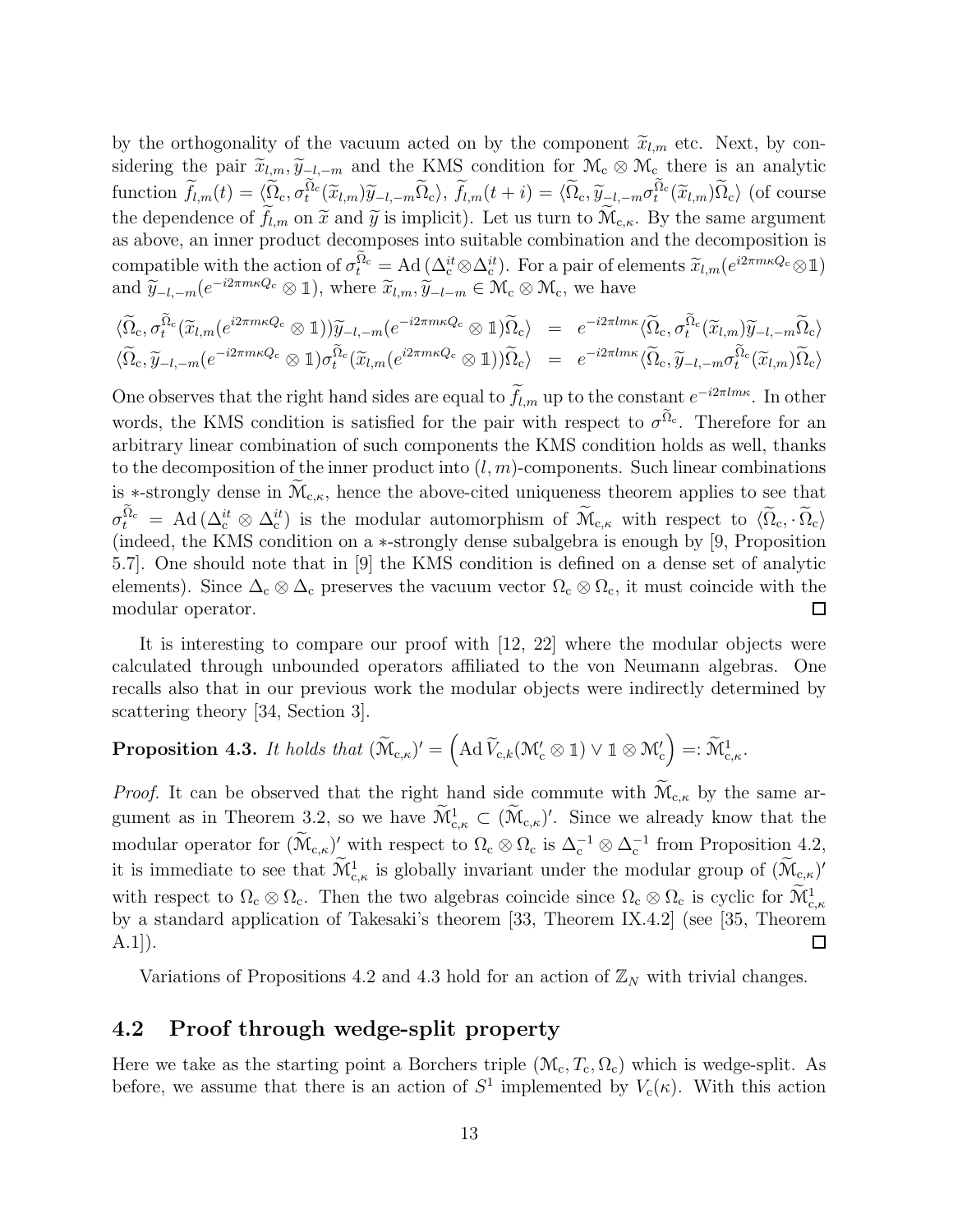and for  $\kappa \in \mathbb{R}$  we can construct a Borchers triple  $(\widetilde{\mathcal{M}}_{c,\kappa}, \widetilde{T}_c, \widetilde{\Omega}_c)$  as in Section 3. We are going to prove that this is again wedge-split, hence strictly local.

Recall that [15] for a split inclusion ( $\mathcal{N}_c \subset \mathcal{M}_c, \Omega_c$ ) equipped with a cyclic separating vector  $\Omega_c$  for  $\mathcal{M}_c$ ,  $\mathcal{N}_c$  and  $\mathcal{M}_c \cap \mathcal{N}_c'$  (where  $\mathcal{N}_c$  will be  $Ad T_c(a)(\mathcal{M}_c)$  for some  $a \in W_R$ ), there is a *canonical* type I factor  $\mathcal{R}_c$  such that  $\mathcal{N}_c \subset \mathcal{R}_c \subset \mathcal{M}_c$ . Moreover,  $\mathcal{R}_c$  is given by the formula  $\mathcal{R}_{c} = \mathcal{N}_{c} \vee J \mathcal{N}_{c}J = \mathcal{M}_{c} \cap J \mathcal{M}_{c}J$ , where J is the modular conjugation for  $\mathcal{M}_{c} \cap \mathcal{N}'_{c}$ with respect to  $\Omega_c$ . If  $V_c$  is a unitary operator which preserves  $\Omega_c$  and Ad  $V_c$  preserves both  $\mathcal{N}_{\rm c}$  and  $\mathcal{M}_{\rm c}$ , then  $\mathcal{R}_{\rm c}$  is preserved under Ad  $V_{\rm c}$  as well.

**Lemma 4.4.** *The von Neumann algebra*  $\widetilde{\mathcal{R}}_{c,\kappa} := \mathcal{R}_c \otimes \mathbb{1} \vee \text{Ad}\,\widetilde{V}_{c,\kappa}(\mathbb{1} \otimes \mathcal{R}_c)$  *is a factor.* 

*Proof.* Since we know that  $(\widetilde{\mathcal{R}}_{c,\kappa})' = \text{Ad }\widetilde{V}_{c,\kappa}(\mathcal{R}_c' \otimes \mathbb{1}) \vee \mathbb{1} \otimes \mathcal{R}_c'$  by Proposition 4.3 (in Section 4.1 we did not assume that the von Neumann algebra comes from a Borchers triple), we only have to show that  $\widetilde{\mathcal{R}}_{c,\kappa} \vee (\widetilde{\mathcal{R}}_{c,k})' = \mathcal{R}_c \otimes \mathcal{R}'_c \vee \text{Ad}\,\widetilde{V}_{c,\kappa}(\mathcal{R}'_c \otimes \mathcal{R}_c)$  is equal to  $B(\mathcal{H}_c \otimes \mathcal{H}_c)$ .

We show that  $V_c(\kappa) \otimes \mathbb{1}$  and  $\mathbb{1} \otimes V_c(\kappa)$  are contained in  $\widetilde{\mathcal{R}}_{c,\kappa} \vee (\widetilde{\mathcal{R}}_{c,\kappa})'$  for each  $\kappa \in \mathbb{R}$ . Indeed,  $V_c(\kappa) \otimes \mathbb{1}$  implements an automorphism on  $\mathcal{R}_c \otimes \mathbb{1}$  and since the latter is a type I factor, there is a unitary  $u \in \mathcal{R}_c$  which implements the same automorphism. At the same time  $V_c(\kappa) \otimes \mathbb{1}$  implements an automorphism of  $\mathcal{R}'_c \otimes \mathbb{1}$ , and there is an implementing unitary  $u' \in \mathcal{R}'_c$ . Then uu' implements Ad  $V_c(\kappa)$  on  $\mathcal{B}(\tilde{\mathcal{H}}_c) = \mathcal{R}_c \vee \mathcal{R}'_c$ , hence  $uu'V_c(\kappa)^*$  must be a scalar. We may assume  $uu' = V_c(\kappa)$ . Furthermore, obviously Ad  $V_c(\kappa)(u') = \mathrm{Ad} u'(u') = u'$ , namely u' is fixed under the automorphism  $\text{Ad }V_c(\kappa)$ , hence  $\text{Ad }V_{c,\kappa}(u' \otimes 1) = u' \otimes 1$ . This implies that  $u' \otimes \mathbb{1} \in (\widetilde{\mathcal{R}}_{c,\kappa})'$  hence  $uu' \otimes \mathbb{1} = V_c(\kappa) \otimes \mathbb{1}$  is in  $\widetilde{\mathcal{R}}_{c,\kappa} \vee (\widetilde{\mathcal{R}}_{c,\kappa})'$ . An analogous proof works for  $\mathbb{1} \otimes V_c(\kappa)$ .

The rest is easy since  $V_{c,\kappa}$  is obtained from the functional calculus of  $V_c(\kappa) \otimes \mathbb{1}$  and  $V_c(\kappa)$ .  $\mathbb{1} \otimes V_{\rm c}(\kappa)$ .

This Lemma actually works even for an action of R. In contrast, we need the periodicity of the action in the following.

**Theorem 4.5.** *The von Neumann algebra*  $\widetilde{\mathcal{R}}_{c,\kappa} := \mathcal{R}_c \otimes \mathbb{1} \vee \text{Ad}\,\widetilde{V}_{c,\kappa}(\mathbb{1} \otimes \mathcal{R}_c)$  *is a type I factor.*

*Proof.* We have seen that  $\widetilde{\mathcal{R}}_{c,\kappa}$  is a factor. What remains is to show that  $\widetilde{\mathcal{R}}_{c,\kappa}$  contains a minimal projection. As in Lemma 4.4 we take implementing unitary  $u(\kappa) \in \mathcal{R}_c$  for Ad  $V_c(\kappa)$ , this time indicating the dependence on  $\kappa$ . By a classical result by Bargmann, we may assume that  $u(\kappa)$  is a one-parameter group of unitaries in  $\mathcal{R}_c$  [2, Theorem 1.1, Lemma 4.3], where our group is  $S^1$  hence a one-parameter group.

Thus the spectrum of the representation  $u$  is discrete and contained in  $\mathbb Z$  (by multiplying a one-parameter phase), hence the fixed point  $\mathbb{R}_{c}^{\alpha_{c}} = \mathbb{R}_{c} \cap \{u(\kappa) : \kappa \in \mathbb{R}\}'$  is the relative commutant in  $\mathcal{R}_c$  of the spectral projections of the representation u. Hence it is the direct sum of type I factors and admits a minimal projection.

Let us take such a minimal projection p in  $\mathcal{R}_{\mathcal{C}}^{\alpha_{\mathcal{C}}}$ . In general, if  $y \in \mathcal{R}_{\mathcal{C}}^{\alpha_{\mathcal{C}}}$ , then Ad  $\widetilde{V}_{\mathcal{C},\kappa}(\mathbb{1} \otimes$  $(y) = \mathbb{1} \otimes y$  and hence the inclusion  $\mathcal{R}_{c} \otimes \mathcal{R}_{c}^{\alpha_{c}} \subset \widetilde{\mathcal{R}}_{c,\kappa}$  holds. Obviously p must be a subprojection of a spectral projector of u corresponding to a discrete eigenvalue. Furthermore,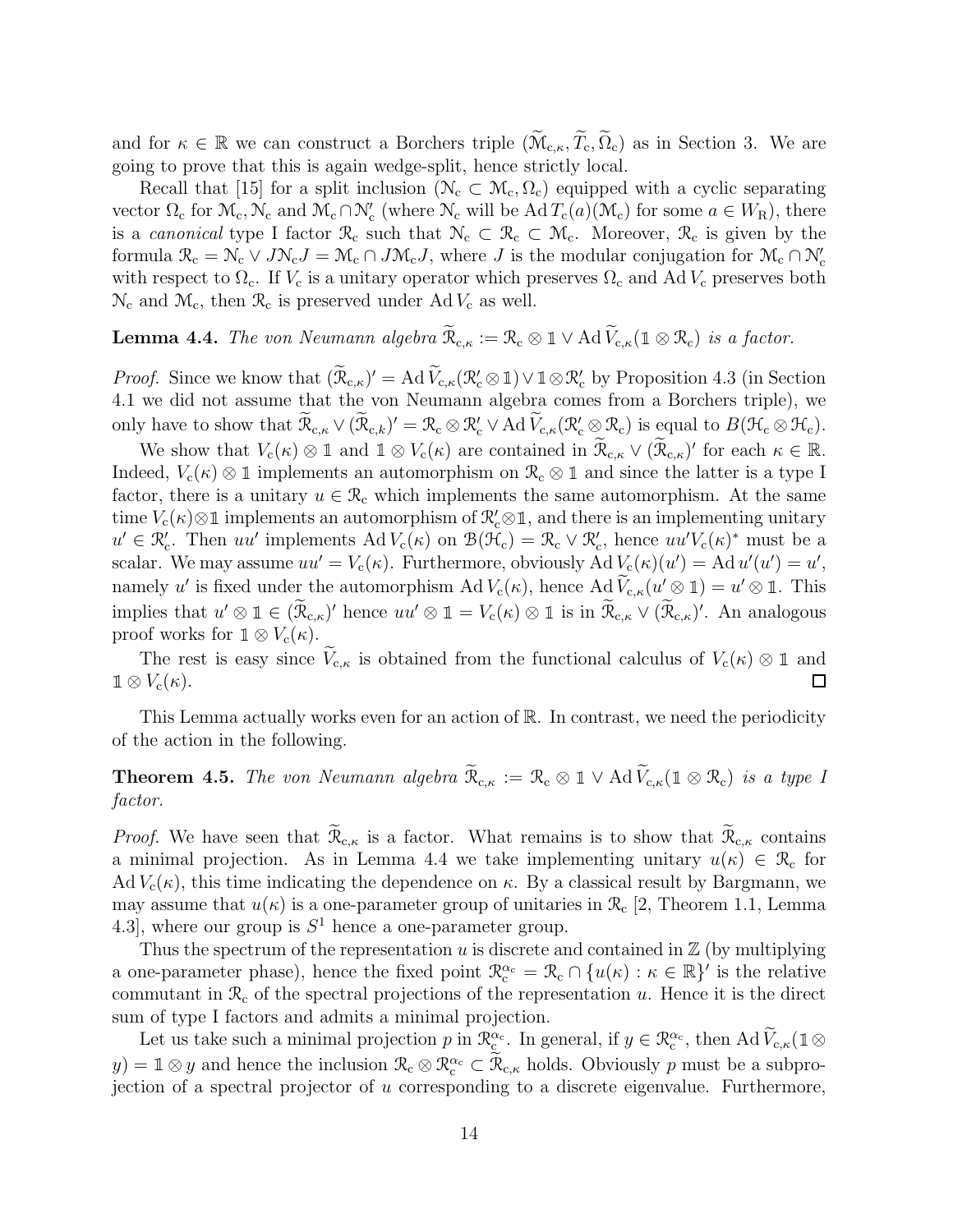it is immediate that  $p \otimes p$  is a minimal projection in  $\mathcal{R}_c \otimes \mathcal{R}_{\mathcal{L}}^{\alpha_c}$ . We claim that it is a minimal projection in  $\widetilde{\mathcal{R}}_{c,\kappa}$ . In fact, suppose that  $\widetilde{q} \leq p \otimes p$  in  $\widetilde{\mathcal{R}}_{c,\kappa}$ . Then  $\widetilde{q}$  and  $1 \otimes u(\kappa)$ commute since the spectral projections of the representation  $\mathbb{1} \otimes u$  either contains or disjoint from  $p \otimes p$ , hence so does it hold with  $\tilde{q}$ . This implies that  $\tilde{q}$  belongs to  $\mathcal{R}_c \otimes \mathcal{R}_c^{\alpha_c}$ (consider the discrete Fourier expansion  $\widetilde{q} = \sum \widetilde{q}_{lm}(V_c(m\kappa) \otimes 1)$ , then it is possible that Ad  $(1 \otimes u(\kappa))(\tilde{q}) = \tilde{q}$  only if  $\tilde{q}_{lm}$  vanish except  $m = 0$ , then  $\tilde{q} = p \otimes p$  by the minimality of  $p \otimes p$  in  $\tilde{\mathcal{R}}_{c,\kappa}$ . of  $p \otimes p$  in this restricted algebra. This is the minimality of  $p \otimes p$  in  $\widetilde{\mathcal{R}}_{c,\kappa}$ .

We remark that the intermediate type I factor constructed here is not the canonical one of [15]. An explicit formula for it involves the modular conjugation of the relative commutant, which is only abstractly determined.

The proof of Theorem 4.5 can be easily adapted to the case of an action of  $\mathbb{Z}_N$ .

In terms of wedge-split Borchers triple, we apply Theorem 4.5 with  $\mathcal{N}_{\rm c} = \text{Ad}T_{\rm c}(a)(\mathcal{M}_{\rm c})$ to see the split inclusion

$$
\mathcal{N}_c\otimes 1\vee\operatorname{Ad}\widetilde{V}_{c,\kappa}(1\otimes \mathcal{N}_c)\subset \mathcal{R}_c\otimes 1\vee\operatorname{Ad}\widetilde{V}_{c,\kappa}(1\otimes \mathcal{R}_c)\subset \mathcal{M}_c\otimes 1\vee\operatorname{Ad}\widetilde{V}_{c,\kappa}(1\otimes \mathcal{M}_c),
$$

where the middle element is  $\widetilde{\mathfrak{R}}_{c,\kappa}$  and the last element is  $\widetilde{\mathfrak{M}}_{c,\kappa}$ . Since  $\widetilde{\mathcal{I}}_c$  and  $\widetilde{V}_{c,\kappa}$  commute,  $\operatorname{Ad}\widetilde{T}_{c}(a)(\widetilde{\mathcal{M}}_{c,\kappa})\subset \widetilde{\mathcal{M}}_{c,\kappa}$  is split with an intermediate type I factor  $\widetilde{\mathcal{R}}_{c,\kappa}$  (which implicitly depends on a). Then we have the following with the help of Theorem 4.1.

**Theorem 4.6.** If a given Borchers triple  $(\mathcal{M}_c, T_c, \Omega_c)$  with an action of  $S^1$  by inner sym*metry is wedge-split, then the Borchers triple*  $(\widetilde{M}_{c,\kappa}, \widetilde{T}_c, \widetilde{\Omega}_c)$  *is wedge-split, hence strictly local.*

One can repeat parallel proofs for an action of  $\mathbb{Z}_N$  to obtain the same result.

## 4.3 Proof through modular nuclearity

Let us give another proof of strict locality, based on modular nuclearity. Here we have to restrict ourselves to the case of an action of  $\mathbb{Z}_N$ . Of course one can take an arbitrary finite subgroup  $\mathbb{Z}_N$  in  $S^1$ , hence physically this should not be considered as an essential restriction. Let  $(\widetilde{\mathcal{M}}_{c,k}, \widetilde{T}_c, \widetilde{\Omega}_c)$  again be constructed as in Section 3 for a fixed  $k \in \mathbb{Z}_N$ . Again, thanks to Theorem 4.1, it is enough to prove the modular nuclearity of the new triple.

Let us start with a trivial observation.

**Lemma 4.7.** Let  $(\mathcal{M}_c, T_c, \Omega_c)$  be a Borchers triple with modular nuclearity. Then the triple  $(\mathcal{M}_{\rm c}\otimes\mathcal{M}_{\rm c},\widetilde{T}_{\rm c},\widetilde{\Omega}_{\rm c})$  *has modular nuclearity.* 

*Proof.* The modular objects are the tensor products as well, hence the nuclearity norm simply gets squared.  $\Box$ 

**Theorem 4.8.** Let  $(\mathcal{M}_c, T_c, \Omega_c)$  be a Borchers triple with modular nuclearity. Then the *triple*  $(\widetilde{M}_{c,k}, \widetilde{T}_c, \widetilde{\Omega}_c)$  *has modular nuclearity.*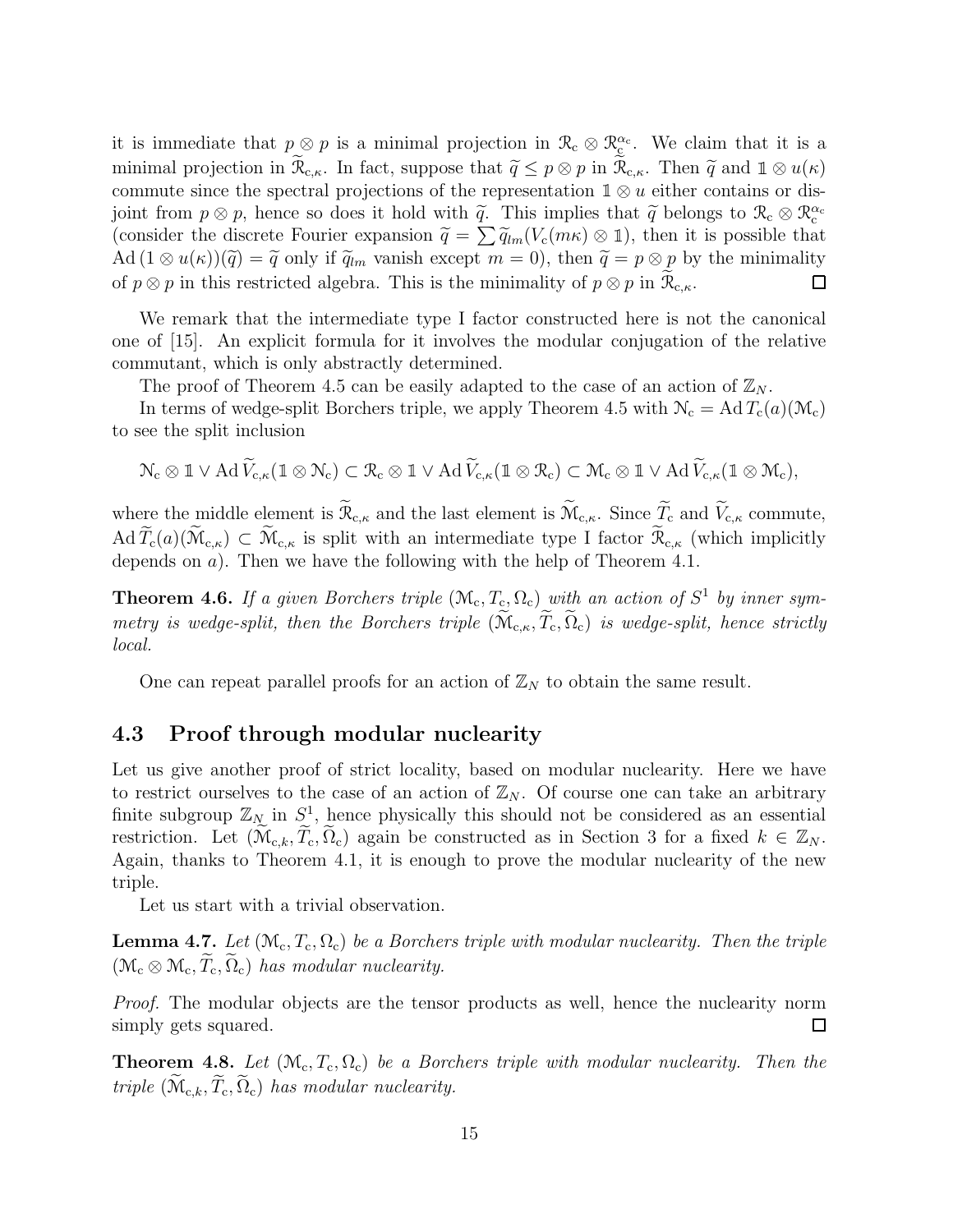*Proof.* For a fixed  $a \in W_R$ , we have to show that the inclusion  $\operatorname{Ad} \widetilde{T}_c(a)(\widetilde{M}_{c,k}) \subset \widetilde{M}_{c,k}$ has modular nuclearity with respect to  $\widetilde{\Omega}_{c}$ . By assumption and Lemma 4.7 we know that  $(\mathrm{Ad}\,T_c(a)(\mathcal{M}_c\otimes\mathcal{M}_c)\subset\mathcal{M}_c\otimes\mathcal{M}_c)$  has modular nuclearity. This means that the map

$$
\mathcal{M}_{\rm c}\otimes\mathcal{M}_{\rm c}\ni\widetilde{x}\longmapsto\left(\Delta_{\rm c}^{\frac{1}{4}}\otimes\Delta_{\rm c}^{\frac{1}{4}}\right)\widetilde{x}(\Omega_{\rm c}\otimes\Omega_{\rm c})
$$

is a nuclear map.

Let us consider an element  $\widetilde{x}$  of  $\mathcal{M}_c \otimes \mathcal{M}_c$ . As we have seen in the end of Section 4.1, (before Proposition 4.3) it can be decomposed as  $\tilde{x} = \sum_{l,m} \tilde{x}_{l,m}$ , and  $\tilde{x}_{l,m}$  are the matrix components with respect to the grading given by the  $\mathbb{Z}_N$ -action and each  $\widetilde{\mathcal{X}}_{l,m}$  is in  $\mathcal{M}_c \otimes \mathcal{M}_c$ . For such  $\tilde{x}$ , we define an element  $\tau_k(\tilde{x}) \in \widetilde{\mathcal{M}}_{c,k}$  as follows:

$$
\tau_k(\widetilde{x}) = \sum_{l,m} \widetilde{x}_{l,m}(V_c^{km} \otimes 1).
$$

This is a finite sum, thus there is no problem of convergence. This map  $\tau_k$  is onto, as any element in  $\widetilde{\mathcal{M}}_{c,k}$  in decomposed in the form above. It is important to observe that the action on the vector  $\tilde{\Omega}_c$  is unchanged. In other words, it holds that  $\tilde{x}\tilde{\Omega}_c = \tau_k(\tilde{x})\tilde{\Omega}_c$ .

Now, we know that the modular operator of  $\widetilde{M}_{c,k}$  with respect to  $\widetilde{\Omega}_c$  is  $\Delta_c \otimes \Delta_c$ , hence the map in question is  $\tau_k(\tilde{x}) \longmapsto (\Delta_c^{\frac{1}{4}} \otimes \Delta_c^{\frac{1}{4}}) \tau_k(\tilde{x}) \widetilde{\Omega}_c = (\Delta_c^{\frac{1}{4}} \otimes \Delta_c^{\frac{1}{4}}) \widetilde{x} \widetilde{\Omega}_c$ . By assumption and Lemma 4.7 we know that the map  $\widetilde{x} \longmapsto (\Delta_c^{\frac{1}{4}} \otimes \Delta_c^{\frac{1}{4}}) \tau_k(\widetilde{x}) \widetilde{\Omega}_c$  is nuclear.



In the diagram above, the left triangle commutes and the straight line above is nuclear. Since a composition of a bounded linear map and a nuclear map is again nuclear, we only have to show that  $\tau_k^{-1}$  is bounded. For this purpose, let us recall how explicitly  $\{\tilde{x}_{l,m}\}$  are obtained (see [34, Proposition 4.9] for a corresponding formula for  $S^1$ -action):

$$
\widetilde{x}_{l,m} = \frac{1}{N^2} \sum_{j_1,j_2} e^{-i\frac{2\pi (j_1l+j_2m)}{N}} \text{Ad}\left(V_c^{j_1} \otimes V_c^{j_2}\right)(\widetilde{x}).
$$

Correspondingly for the decomposition of  $\tau_k(\tilde{x})$ , we have

$$
\widetilde{x}_{l,m}(V_c^{km} \otimes 1) = \frac{1}{N^2} \sum_{j_1,j_2} e^{-i\frac{2\pi (j_1 l + j_2 m)}{N}} \mathrm{Ad}\left(V_c^{j_1} \otimes V_c^{j_2}\right)(\tau_k(\widetilde{x})).
$$

In particular, we see  $\|\tilde{x}_{l,m}\| \leq \|\tau_k(\tilde{x})\|$  and hence  $\|\tilde{x}\| = \|\sum_{l,m} \tilde{x}_{l,m}\| \leq N^2 \|\tau_k(\tilde{x})\|$ . In other words,  $\tau_k^{-1}$  is bounded by  $N^2$ .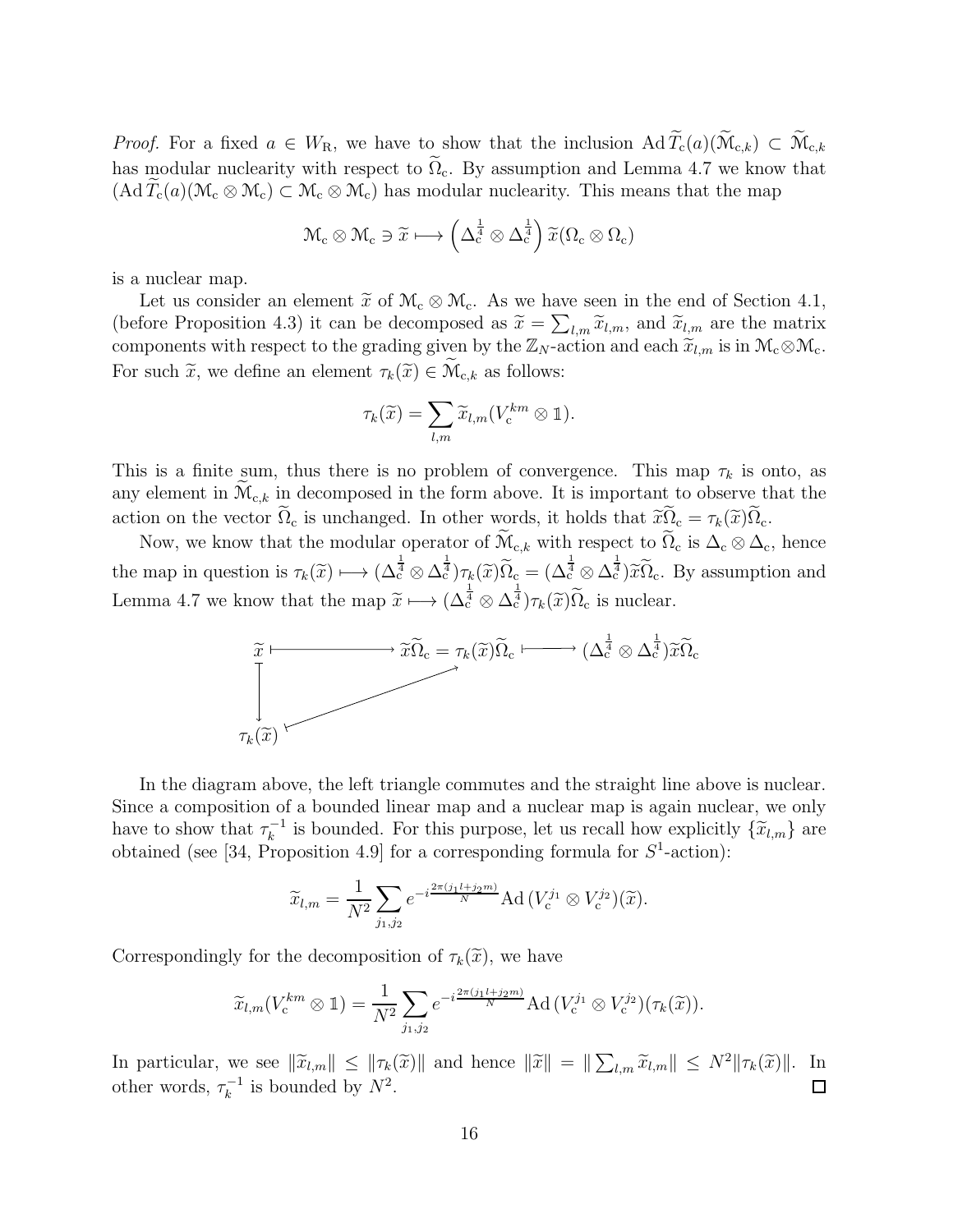Note that here the finiteness of N is crucial. The author does not know if the same holds for the action of e.g.  $S^1$ , although one can always take an arbitrary finite subgroup  $\mathbb{Z}_N$  of  $S^1$ .

## 4.4 Counterexamples from massless case

In previous Sections we started with a strictly local Borchers triple, constructed new triples and proved strict locality. Although our method may seem quite simple, it is neither trivial nor purely group-theoretic. In order to see this, we take the massless models, for which one can construct Borchers triples but strict locality fails. See also [34, Section 4.4].

Let  $(\mathcal{A}_0, T_0, \Omega_0)$  be any strongly additive conformal (diffeomorphism covariant) net with an action of  $\mathbb{Z}_N$  by inner symmetry (there are many such nets, e.g. the tensor product of the U(1)-current or the loop group nets). A two-dimensional massless net can be constructed by tensor product:  $\mathcal{A}(I_+ \times I_-) := \mathcal{A}_0(I_+) \otimes \mathcal{A}_0(I_-), T(t_+, t_-) := T_0(t_+) \otimes T_0(t_-), \Omega := \Omega_0 \otimes \Omega_0.$ On the net A there is an action of  $\mathbb{Z}_N$  by inner symmetry which acts only on the left component of  $A_0(I_+) \otimes A_0(I_-)$ . Let Q be the generator with sp  $Q \subset \mathbb{Z}$ , which is of the form  $Q_0 \otimes \mathbb{1}$ . With the wedge algebra  $\mathcal{M} := \mathcal{A}_0(\mathbb{R}_+) \otimes \mathcal{A}_0(\mathbb{R}_+)$ , the twisted Borchers triple is given by

$$
\begin{array}{rcl}\n\widetilde{\mathcal{M}}_{c,k} & := & \mathcal{M} \otimes \mathbbm{1} \vee \mathrm{Ad} \, e^{i \frac{2 \pi k}{N} Q \otimes Q} (\mathbbm{1} \otimes \mathcal{M}) \\
& = & \mathcal{A}_0(\mathbb{R}_-) \otimes \mathcal{A}_0(\mathbb{R}_+) \otimes \mathbbm{1} \vee \mathrm{Ad} \, e^{i \frac{2 \pi k}{N} Q \otimes Q} (\mathbbm{1} \otimes \mathcal{M}) \\
& \cong & \left( \mathcal{A}_0(\mathbb{R}_-) \otimes \mathbbm{1} \vee \mathrm{Ad} \, e^{i \frac{2 \pi k}{N} Q_0 \otimes Q_0} (\mathbbm{1} \otimes \mathcal{A}_0(\mathbb{R}_-)) \right) \otimes \left( \mathcal{A}_0(\mathbb{R}_+) \otimes \mathcal{A}_0(\mathbb{R}_+) \right),\n\end{array}
$$

where in the last line we interchanged the second and the third components for brevity. We consider the relative commutant of the wedge shifted by  $a = (a_+, a_-), a_+ < 0, a_- > 0$ . With the above interchanged notation, it is clear that the −-component (the 3rd and 4th tensor components) of the intersection is simply  $A_0((0, a_-)) \otimes A_0((0, a_-))$ . As for the +component (the 1st and 2nd tensor components), one observes that it is almost same as the intersection calculated in [34, Theorem 4.16]. The only change is that the direction of the 2nd component is reversed. This does not affect the proof, indeed, the inner symmetry commutes with translation and the positivity of energy is used only through Reeh-Schlieder property hence is not essential. Thus we have

$$
\widetilde{\mathcal{M}}_{c,k} \cap \mathrm{Ad}\, \widetilde{T}_c(a)(\widetilde{\mathcal{M}}_{c,k}) = \left(\mathcal{A}_0^{\alpha_0}((a_+,0)) \otimes \mathcal{A}_0^{\alpha_0}((a_+,0))\right) \otimes \left(\mathcal{A}_0((0,a_-)) \otimes \mathcal{A}_0((0,a_-))\right),
$$

where  $\mathcal{A}_0^{\alpha_0}$  denotes the fixed point with respect to Ad  $e^{i\frac{2\pi k}{N}Q_0}$ . In particular with  $k=1$ , this does not satisfies the Reeh-Schlieder property and strict locality fails if  $\mathbb{Z}_N$  acts nontrivially.

This counterexample shows that our proof of locality is by no means purely grouptheoretic. Namely, in order to obtain strict locality, it is necessary to assume stronger property than strict locality itself of the original net (wedge-split property or modular nuclearity as above). The above massless counterexample appears to be related to the subtlety in massless bootstrap program: the convergence of form factors is typically worse in massless models and even the fundamental commutativity theorem relies on the behavior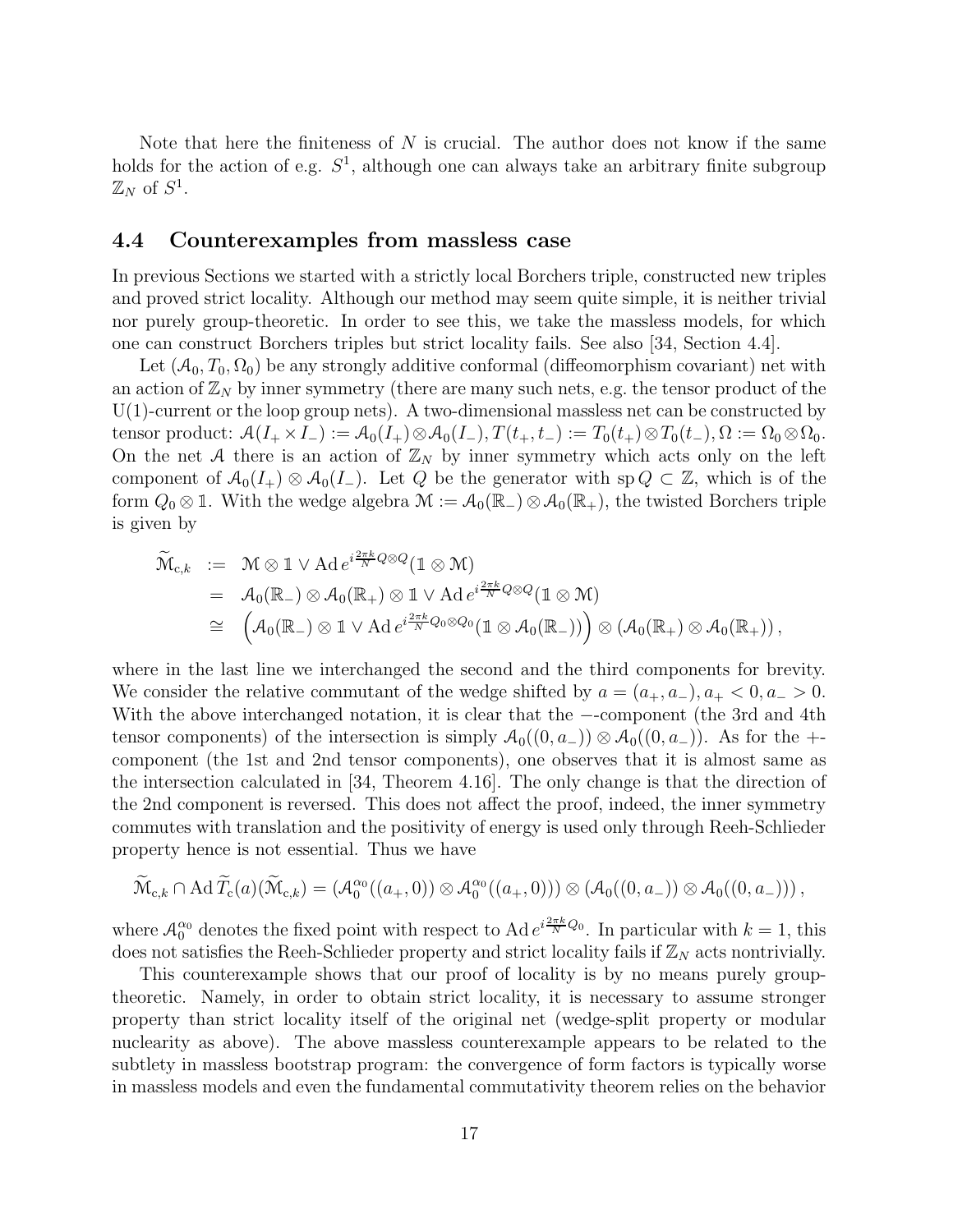of form factors, which is also worse (c.f. [32]). Hence if one aims at constructing Wightman fields or Haag-Kastler net out of form factors, the problem of convergence is inevitable.

# 5 Realization as deformed fields and scattering theory

In Section 3 we constructed families of Borchers triples operator-algebraically. Such a construction was also useful for the argument of strict locality for one case (Section 4). However, we still have to show that the resulting nets of von Neumann algebras are really new, or more desirably have nontrivial interaction and for this purpose the previous presentation is not very convenient. Fortunately, it turns out that the nets are accompanied by (wedge-local) quantum fields which create one-particle states and the scattering process can be calculated [8]. We follow the notations of [25].

#### The Zamolodchikov-Fadeev algebra

Here we consider the construction in Section 3 applied to the complex free massive field net. The complex massive free net is given simply by the tensor product  $\mathcal{M}_c := \mathcal{M}_r \otimes \mathcal{M}_r$ ,  $T_c :=$  $T_{\rm r} \otimes T_{\rm r}, \Omega_{\rm c} := \Omega_{\rm r} \otimes \Omega_{\rm r}$ . The Hilbert space  $\mathcal{H}_{\rm c} := \mathcal{H}_{\rm r} \otimes \mathcal{H}_{\rm r}$  is canonically isomorphic to the Fock space  $\mathcal{F}(\mathcal{H}_1 \oplus \mathcal{H}_1)$ . The U(1) symmetry transformation of the complex field is constructed as follows: On the "one-particle space"  $\mathcal{H}_1 \oplus \mathcal{H}_1$  we consider the following operator

$$
V_1(\kappa) \left( \begin{array}{c} \xi \\ \eta \end{array} \right) = \left( \begin{array}{cc} \cos 2\pi \kappa & -\sin 2\pi \kappa \\ \sin 2\pi \kappa & \cos 2\pi \kappa \end{array} \right) \left( \begin{array}{c} \xi \\ \eta \end{array} \right), \ \ \kappa \in \mathbb{R}
$$

The second quantized promotion to  $\mathcal{H}_c$  is denoted by  $V_c(\kappa) := \Gamma(V_1(\kappa))$ . The operator  $V_c(\kappa)$  obviously commutes with  $T_c$  and preserves  $\Omega_c$ . Moreover, for field operators one has

$$
\begin{array}{rcl}\n\operatorname{Ad}V_{\rm c}(\kappa)(\phi(f)\otimes 1) &=& \cos 2\pi\kappa(\phi(f)\otimes 1) + \sin 2\pi\kappa(1\otimes \phi(f)), \\
\operatorname{Ad}V_{\rm c}(\kappa)(1\otimes \phi(g)) &=& -\sin 2\pi\kappa(\phi(g)\otimes 1) + \cos 2\pi\kappa(1\otimes \phi(g)),\n\end{array}
$$

and it holds that  $\mathrm{Ad} V_c(\kappa)(e^{i(\phi(f)\otimes 1)}) = e^{i \cos 2\pi \kappa \phi(f)} \otimes e^{i \sin 2\pi \kappa \phi(f)}$  and  $\mathrm{Ad} V_c(\kappa)(e^{i(1\otimes \phi(g))}) =$  $e^{-i \sin 2\pi \kappa \phi(g)} \otimes e^{i \cos 2\pi \kappa \phi(g)}$ . By considering f and g supported in  $W_{\mathcal{R}}$ , we conclude that Ad  $V_c(\kappa)(\mathcal{M}_c) = \mathcal{M}_c$ . In other words,  $V_c(\kappa)$  implements an inner symmetry of the group  $\mathbb{R}/\mathbb{Z} \cong S^1$ .

As we have seen in Section 4, our proof of strict locality works for an action of  $S<sup>1</sup>$ . Hence in the following we consider only that case.

Since  $(\mathcal{M}_r, T_r, \Omega_r)$  is wedge-split, so is the tensor product  $(\mathcal{M}_c, T_c, \Omega_c)$ . By considering the above action of  $S^1$  by inner symmetry, one can construct Borchers triples  $(\widetilde{\mathcal{M}}_{c,\kappa}, \widetilde{T}_c, \widetilde{\Omega}_c)$ as in Section 3, which we know to be strictly local by Section 4.

We first take a closer look at the action of  $V_c(\kappa)$ . The matrix  $V_1(\kappa)$  expressed above can be diagonalized by  $\frac{1}{\sqrt{2}}$ 2  $\begin{pmatrix} 1 & i \end{pmatrix}$  $\frac{1}{\cdot}$  -il ) into  $\begin{pmatrix} e^{i2\pi\kappa} & 0 \\ 0 & e^{-i2\kappa} \end{pmatrix}$  $\begin{pmatrix} 2\pi\kappa & 0 \\ 0 & e^{-i2\pi\kappa} \end{pmatrix}$ . Correspondingly we define  $\mathfrak{H}_{1,\pm} := \{ \psi \oplus \pm i\psi : \psi \in \mathfrak{H}_1 \}.$  Then the full Fock space  $\mathfrak{H}_c$  can be decomposed into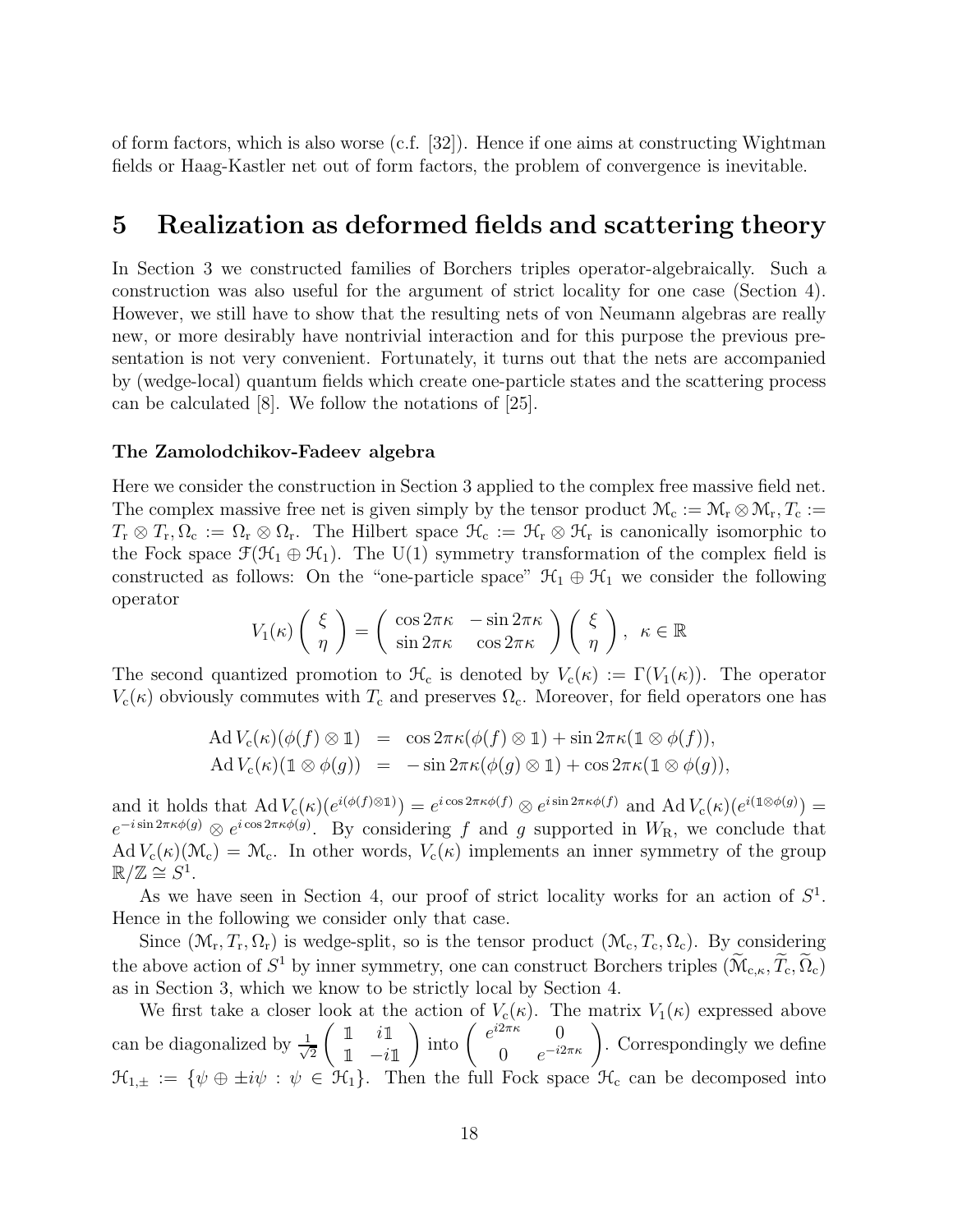Z-graded subspaces  $\mathcal{H}_c = \bigoplus_{l \in \mathbb{Z}} \mathcal{H}_c^l$  and we may assume that the generator  $Q_c$  of  $V_c(\kappa)$ acts by l1 on  $\mathcal{H}_c^l$  (by definition of the grading), and  $V_c(\kappa) = e^{i2\pi\kappa Q_c}$ . Hence on the Hilbert space of our interest  $\widetilde{\mathcal{H}}_{c} = \mathcal{H}_{c} \otimes \mathcal{H}_{c} = \bigoplus \mathcal{H}_{c}^{l} \otimes \mathcal{H}_{c}^{m}$ , it is clear that  $Q_{c} \otimes Q_{c}$  acts by  $lm\mathbb{1}$ on  $\mathcal{H}_c^l \otimes \mathcal{H}_c^m$ .

Now the operator  $b^{\dagger}_{+}(\psi) := b^{\dagger}(\psi \oplus (i\psi))$  on  $\mathcal{H}_{c}$  increments the grading and so does  $b_{-}(\psi) := b(\psi \oplus (-i\psi))$ . On the other hand,  $b_{-}^{\dagger}(\psi) := b^{\dagger}(\psi \oplus (-i\psi))$  and  $b_{+}(\psi) := b(\psi \oplus (i\psi))$ decrement the grading.

Now it is easy to see the following twisted commutation relations:

$$
b_{\pm}^{\dagger}(\psi_{1}) \otimes \mathbb{1} \cdot \operatorname{Ad} \widetilde{V}_{c,\kappa}(\mathbb{1} \otimes b_{\pm}^{\dagger}(\psi_{2})) - e^{\pm(\mp i2\pi\kappa)} \cdot \operatorname{Ad} \widetilde{V}_{c,\kappa}(\mathbb{1} \otimes b_{\pm}^{\dagger}(\psi_{2})) \cdot b_{\pm}^{\dagger}(\psi_{1}) \otimes \mathbb{1} = 0,
$$
  
\n
$$
b_{\pm}(\psi_{1}) \otimes \mathbb{1} \cdot \operatorname{Ad} \widetilde{V}_{c,\kappa}(\mathbb{1} \otimes b_{\pm}^{\dagger}(\psi_{2})) - e^{\mp(\mp i2\pi\kappa)} \cdot \operatorname{Ad} \widetilde{V}_{c,\kappa}(\mathbb{1} \otimes b_{\pm}^{\dagger}(\psi_{2})) \cdot b_{\pm}(\psi_{1}) \otimes \mathbb{1} = 0,
$$
  
\n
$$
b_{\pm}^{\dagger}(\psi_{1}) \otimes \mathbb{1} \cdot \operatorname{Ad} \widetilde{V}_{c,\kappa}(\mathbb{1} \otimes b_{\pm}(\psi_{2})) - e^{\pm(\pm i2\pi\kappa)} \cdot \operatorname{Ad} \widetilde{V}_{c,\kappa}(\mathbb{1} \otimes b_{\pm}(\psi_{2})) \cdot b_{\pm}^{\dagger}(\psi_{1}) \otimes \mathbb{1} = 0,
$$
  
\n
$$
b_{\pm}(\psi_{1}) \otimes \mathbb{1} \cdot \operatorname{Ad} \widetilde{V}_{c,\kappa}(\mathbb{1} \otimes b_{\pm}(\psi_{2})) - e^{\mp(\pm i2\pi\kappa)} \cdot \operatorname{Ad} \widetilde{V}_{c,\kappa}(\mathbb{1} \otimes b_{\pm}(\psi_{2})) \cdot b_{\pm}(\psi_{1}) \otimes \mathbb{1} = 0,
$$

where the signs  $\pm$  etc. in the first term correspond to respectively to  $\pm$  etc. in the constant factor in the second term. The commutation relation between objects with or without Ad  $V_{c,\kappa}$  follows trivially from the usual ones. Namely, we have

$$
[b_{\pm}^{\dagger}(\psi_1), b_{\pm}^{\dagger}(\psi_2)] = 0, \quad [b_{\pm}^{\dagger}(\psi_1), b_{\pm}(\psi_2)] = \langle \psi_2, \psi_1 \rangle \mathbb{1},
$$

and all other combinations commute (note that  $\langle \cdot, \cdot \rangle$  is linear in the second argument and  $b^{\dagger}(\cdot)$  is linear and  $b(\cdot)$  is antilinear). In other words, these operator-valued distributions satisfy the Zamolodchikov-Fadeev algebra, with the S-matrix given by the phase factors. This two-particle scattering matrix (see below) does not depend on the rapidity  $\theta = \log p$ (note that  $p$  is associated to the lightlike translation, not the spacelike translation as usual. We will assume that the mass is 1 for simplicity).

Note that this set of commutation relations can be summarized in the form of matrix. We take a basis  $\{e_{1,+}, e_{1,-}, e_{2,+}, e_{2,-}\}$  on  $\mathbb{C}^2 \otimes \mathbb{C}^2$  and accordingly  $\{e_{1,+} \otimes e_{1,+}, e_{1,+} \otimes e_{2,+}\}$  $e_{1,-}, e_{1,+} \otimes e_{2,+}, e_{1,+} \otimes e_{2,-}, \cdots \}$  on  $(\mathbb{C}^2 \otimes \mathbb{C}^2) \otimes (\mathbb{C}^2 \otimes \mathbb{C}^2)$ , where

$$
(\mathfrak{H}_r\oplus \mathfrak{H}_r)\oplus (\mathfrak{H}_r\oplus \mathfrak{H}_r)=(\mathfrak{H}_r\otimes \mathbb{C}^2)\otimes \mathbb{C}^2
$$

is understood. The signs  $\pm$  refer to the structure of the complex free field, while indices 1, 2 are the first and the second copies of the field. The two-particle S-matrix  $S_{c,\kappa}(\theta)$  is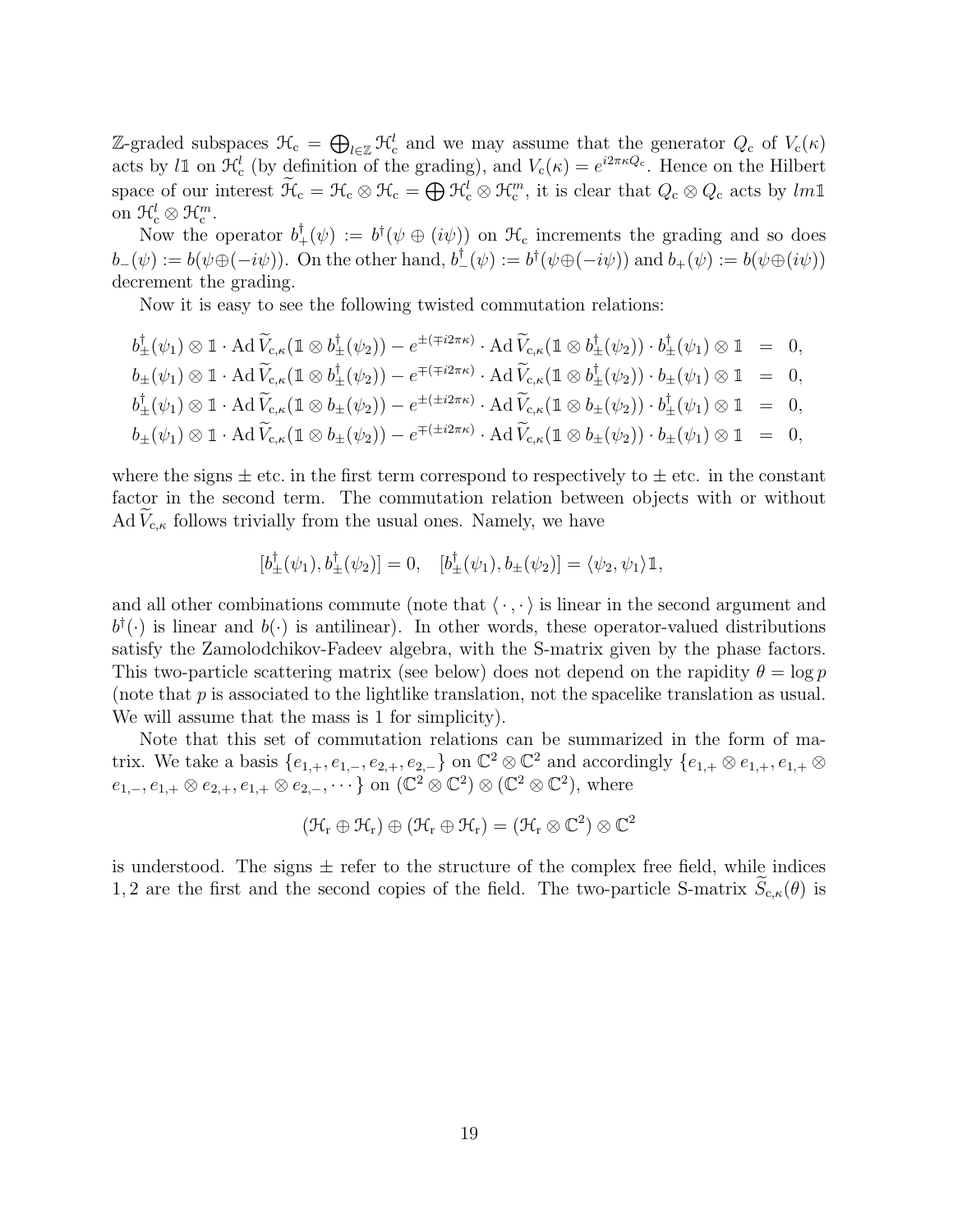given on this basis by (note that this is constant with respect to  $\theta$ ):



And it is straightforward that this complies the conditions of [25, Definition 2.1] if the charge conjugation  $J_c$  is introduced which exchanges + and  $-$  fields in each component. This is said to be diagonal in the sense of [25, Section 6]. The advantage of our methods is that the strict locality can be seen as an immediate consequence of Section 4.

This two-particle S-matrix is nontrivial only between different components. One could say that the interaction occurs only between particles of different species but there is no selfinteraction. This is clear also from the construction: one component remains unchanged and the other component is just shifted by a unitary equivalence, thus the twisting exists only between different components.

With the help of the analysis [25], we have the following since we see below that our von Neumann algebra is generated by those wedge-local fields.

**Theorem 5.1.** *The triple*  $(\widetilde{M}_{c,\kappa}, \widetilde{T}_c, \widetilde{\Omega}_c)$  *is strictly local and the corresponding Haag-Kastler net is asymptotically complete and interacting and the S-matrix is factorizing and its twoparticle S-matrix is given as above.*

#### Comparison of von Neumann algebras

By definition we have  $\widetilde{\mathcal{M}}_{c,\kappa} = \mathcal{M}_c \otimes \mathbb{1} \vee \text{Ad}\,\widetilde{V}_{c,\kappa}(\mathbb{1} \otimes \mathcal{M}_c)$  and  $\mathcal{M}_c$  is generated by the exponential of fields  $\phi(f) \otimes 1$ ,  $1 \otimes \phi(g)$ , where f, g are real test functions with suppf, suppg ⊂  $W_R$  and  $\mathcal{H}_c = \mathcal{H}_r \otimes \mathcal{H}_r$  is understood. First let us consider the  $\mathcal{M}_c \otimes \mathbb{1}$  component. Following [25], we consider pairs of complex valued test functions  $f, g$  such that  $\overline{f} = g$ . The complex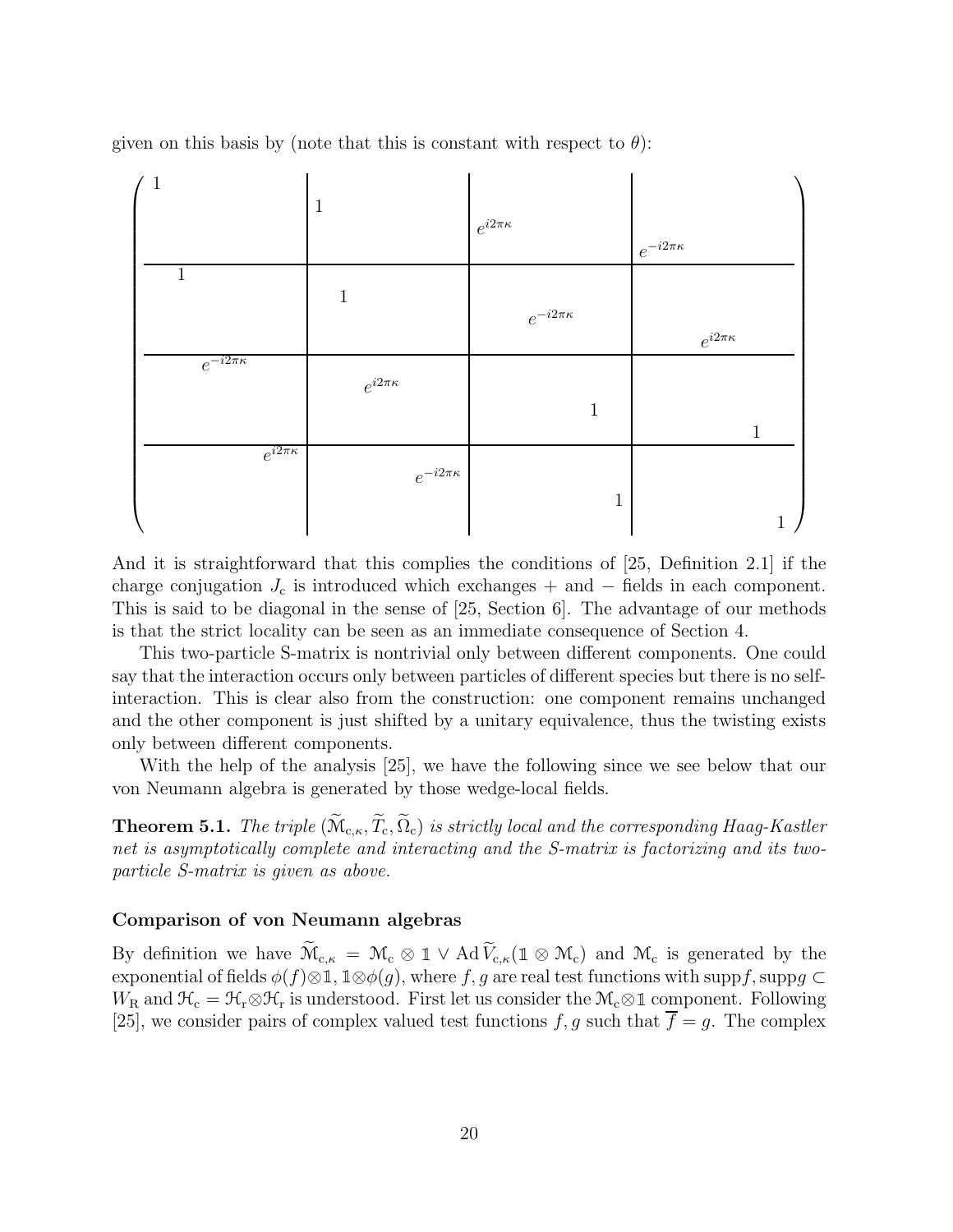field which generates the wedge algebra in [25] is given in our notation by

$$
\begin{array}{rcl}\n\phi_{\rm c}(f \oplus g) & = & b_{\rm c}^{\dagger}(f^{+} \oplus g^{+}) + b_{\rm c}(J_{1}(f^{-} \oplus g^{-})) \\
& := & b_{+}^{\dagger}(f^{+}) + b_{-}^{\dagger}(g^{+}) + b_{+}(\overline{g^{-}}) + b_{-}(\overline{f^{-}}) \\
& = & \phi(f) \otimes 1 + 1 \otimes i\phi(f) + \phi(g) \otimes 1 - 1 \otimes i\phi(g) \\
& = & \phi(f + \overline{f}) \otimes 1 + 1 \otimes i\phi(f - \overline{f}) \\
& = & \phi(2\Re f) \otimes 1 - 1 \otimes \phi(2\Im f),\n\end{array}
$$

where  $J_1(\xi \oplus \eta) = \overline{\eta} \oplus \overline{\xi}$  and  $\xi, \eta \in L^2(\mathbb{R}, d\theta)$  and  $f^{\pm}(\theta), g^{\pm}(\theta)$  are defined as before. Namely, the fields in complex and real basis are just the linear combination of each other. Note that  $\phi$  and  $b^{\dagger}$  are linear but b is antilinear.

It follows also that  $\text{Ad } \widetilde{V}_{c,\kappa}(1 \otimes \phi_c(f \oplus g)) = \text{Ad } \widetilde{V}_{c,\kappa}(1 \otimes (\phi_c(2\Re f) \otimes 1 - 1 \otimes \phi_c(2\Im f))).$ From this one easily shows that the wedge algebra generated by the Zamolodchikov-Fadeev fields in the sense of [25] is equal to  $\widetilde{\mathcal{M}}_{c,\kappa} = \mathcal{M}_c \otimes \mathbb{I} \vee \text{Ad}\,\widetilde{V}_{c,\kappa}(\mathbb{I} \otimes \mathcal{M}_c).$ 

#### Relation to the Federbush model

One notices that this S-matrix is very similar to the one of the Federbush model [29, 14, 31], although here the fields are bosonic. However, our procedure can be easily adapted to fermionic nets. Moreover, in the traditional approach there were technical problems: One can construct local fields only for small coupling constant [30], or if one takes the bootstrap approach, the convergence of form factors is not clear [1]. Here this problem is completely solved. We can prove the existence of local operators for any value of  $\kappa$  if we consider the action of  $S<sup>1</sup>$ . By comparing the S-matrix, this corresponds to an arbitrary value of the coupling constant.

More importantly, our construction is not restricted to the Federbush models. One can take any wedge-split net with inner symmetry. This contains, for example, the tensor product of one of Lechner's models [22], instead of the real free field. One can consider n copies of the real free field, which have  $O(n)$  symmetry, then take any subgroup of  $O(n)$ isomorphic to  $S^1$  or  $\mathbb{Z}_N$ . This should correspond to the Lie-algebraic generalization of the Federbush models, whose form factors were proposed in [14]. It works also with n copies of one of Lechner's models. Furthermore, the constructed net admits again inner symmetry and is wedge-split, hence one can repeat the construction to obtain further new models (on a bigger Hilbert space).

#### Some technical remarks on inner symmetry

The wedge-algebra of our two-dimensional nets is given by the tensor product twisted by the inner symmetry. However, this does not mean that there is a subnet which is a copy of a tensor component. This is clear because any tensor component in the right wedge does not commute with the left wedge unless it is in the fixed point with respect to the action of  $S<sup>1</sup>$ . It is also noted that a wedge-split net has no nontrivial DHR sector [28], hence any extension of such a net is a tensor product.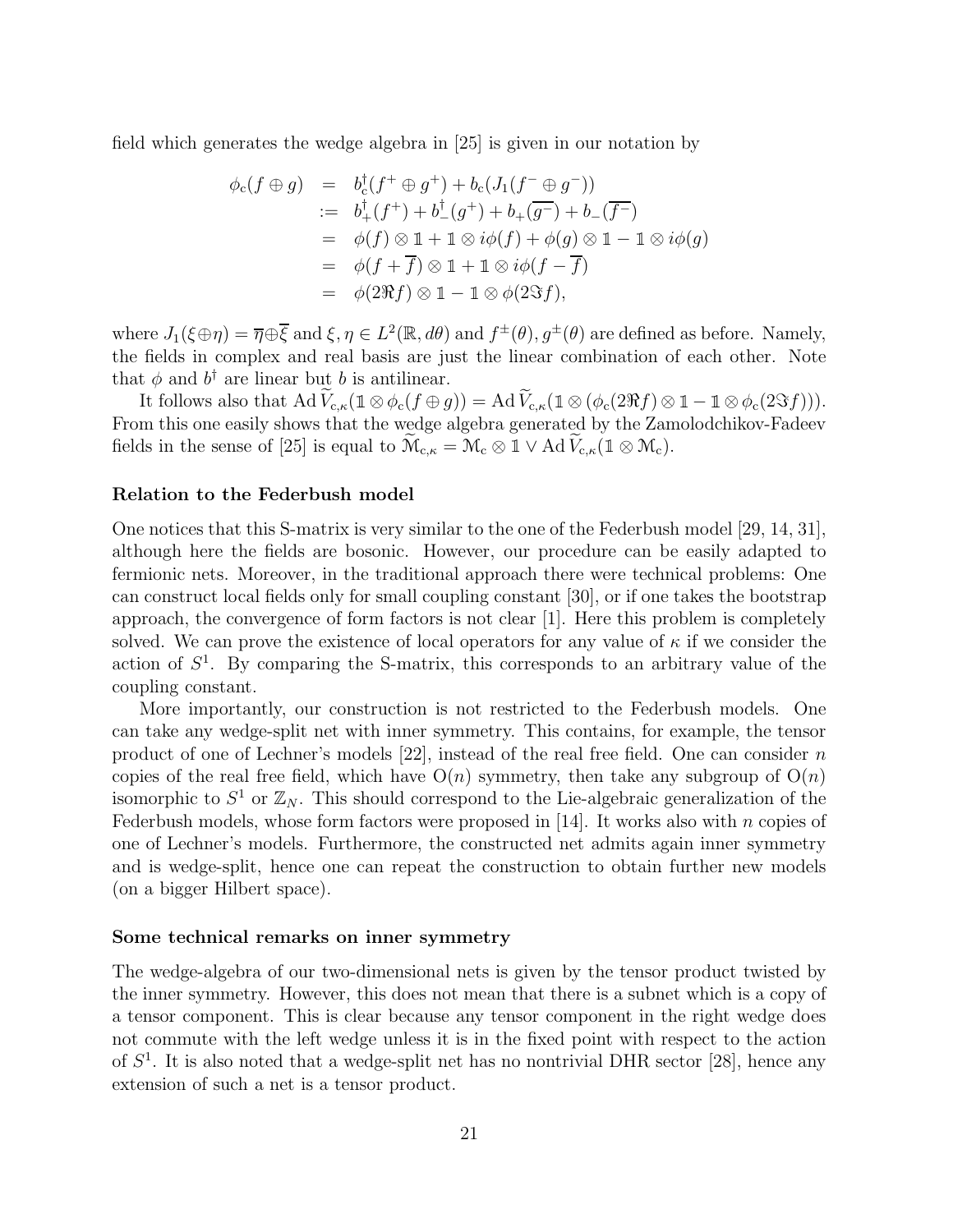One realizes that the whole net still admits an action of  $S^1 \times S^1$  by inner symmetry. The fixed point net may fail to have Haag duality [28] and the standard sector theory does not apply. The whole net is an extension of this fixed point net.

Our models violate the parity symmetry, which is clear from the S-matrix. However, the extended parity which interchanges the two components is preserved (see [31, Section 6.3.3]). As noted in [10, Theorem 3.3], the parity symmetry is essential for the Bisognano-Wichmann property in two dimensions. Although this is not necessarily related to our models, we present a simple counterexample. One takes the complex free field, which admits  $S^1$ -inner symmetry with Bisognano-Wichmann property. Then one can simply replace the Lorentz boosts by the composition of Lorentz boosts and the inner symmetry. This still satisfies all the axioms of net but violates the parity symmetry which must have the appropriate commutation relation with the boosts. Accordingly, the inner symmetry and Poincaré symmetry do not necessarily commute. For example, we can take a net with a noncommutative Lie group symmetry and replace the boosts as above. The proof in four dimensions [15, Theorem 10.4] does not work in two dimensions since the Lorentz group is abelian, and hence the Poincaré group has finite dimensional unitary representations.

# 6 Borchers triples through Longo-Witten endomorphisms on the  $U(1)$ -current net

Here we exhibit another procedure to produce Borchers triples in a more concrete way. We take the free massive net as the starting point (Section 2.3). The formulae are quite similar to those in [34], but should not be confused. Strict locality of the models constructed here is not investigated in the present paper. The author expects that the wedge-local field presentation in Section 6.3 would help in order to prove strict locality for the construction here.

## 6.1 Reduction to lightray

Let  $(\mathcal{A}_r, U_r, \Omega_r)$  be the free massive net. The representation  $U_r$  can be restricted to the positive lightray, which we denote by  $U_r^+$  and we obtain a one-dimensional Borchers triple  $(\mathcal{M}_r, U_r^+, \Omega_r)$ , namely a von Neumann algebra  $\mathcal{M}_r := \mathcal{A}_r(W_R)$ , a positive energy representation  $U_r^+$  of R and a cyclic separating vector  $\Omega_r$  for  $\mathcal{A}_r$  invariant under  $U_r^+$  such that  $\operatorname{Ad} U_{\mathbf{r}}^+(t)(\mathcal{M}_{\mathbf{r}}) \subset \mathcal{M}_{\mathbf{r}}$  for  $t \in \mathbb{R}_+$ . We denote the translation along the negative lightray by  $U_{\mathbf{r}}^{-}$ .

Let us recall the U(1)-current net  $(\mathcal{A}^{(0)}, U_0, \Omega_0)$ , which is a conformal net. For its definition, see our previous discussion [34, Section 5]. The point is that the Hilbert space is naturally isomorphic to the Fock space  $\mathcal{H}_r$  of the massive free net, whose one-particle space is  $L^2(\mathbb{R}, d\theta)$  and one considers the second quantization operators. The above one-dimensional triple  $(\mathcal{M}_r, U_r^+, \Omega_r)$  is actually unitarily equivalent to the triple  $(\mathcal{A}^{(0)}(\mathbb{R}_+), T_0, \Omega_0)$ , where  $(\mathcal{A}^{(0)}, U_0, \Omega_0)$  is the U(1)-current net and  $T_0$  is the restriction of  $U_0$  to the translation subgroup. This will be explained in more detail in [5].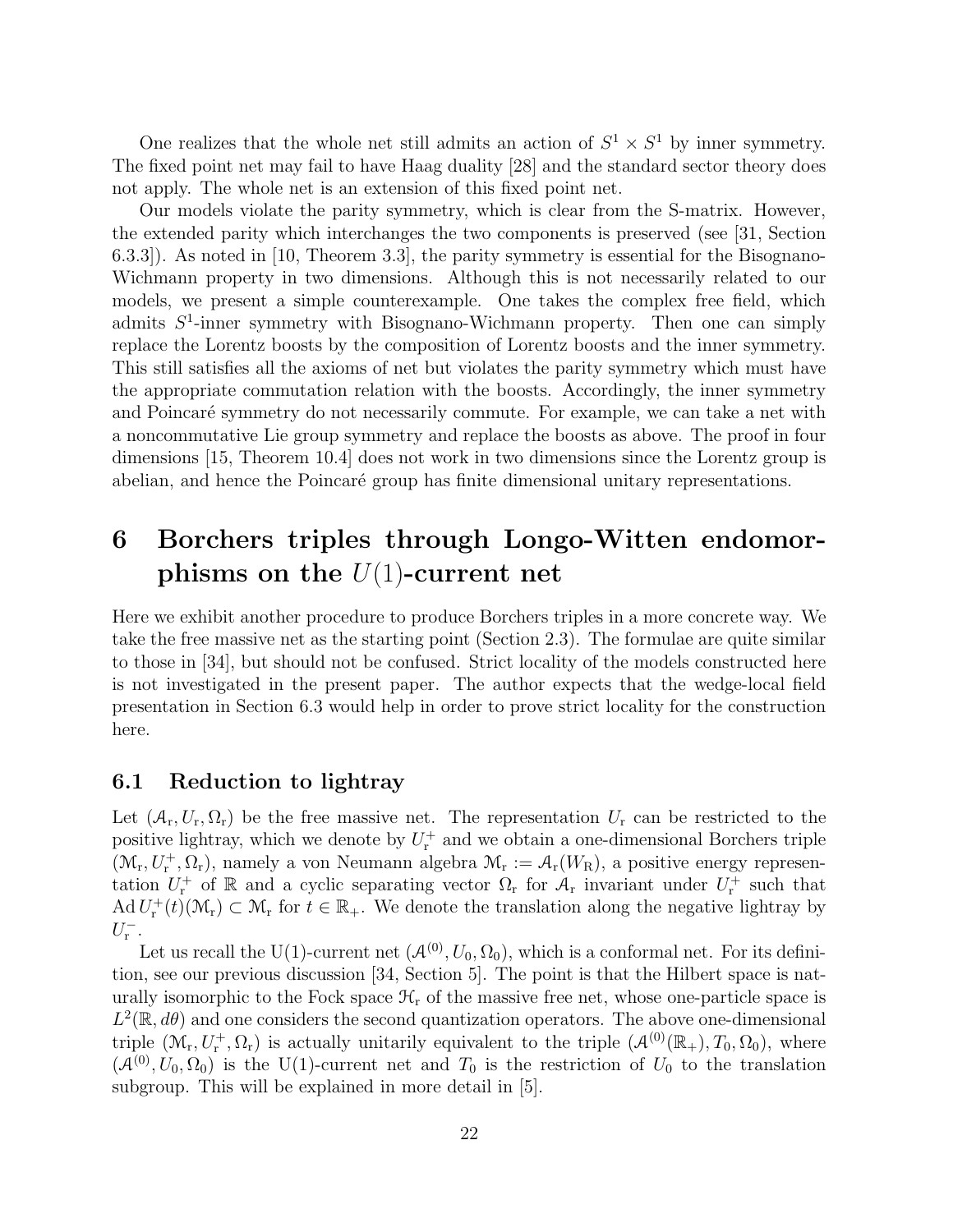In particular, we can exploit the Longo-Witten endomorphisms found in [27]. Recall that, for an inner symmetric function  $\varphi(z)$ , namely the boundary value on R of a bounded analytic function on  $0 < \Im z < \pi$ , one considers the operator  $V_{\varphi} := \Gamma(\varphi(P_1))$ , where  $P_1$  is the generator of the restriction of  $U_r^+$  on the one-particle space  $\mathcal{H}_1$ ,  $\varphi(P_1)$  denotes the operator defined by functional calculus and  $\Gamma$  is the second quantization (note that in general the order of second quantization and functional calculus cannot be exchanged:  $\Gamma(\varphi(P_1)) \neq \varphi(\Gamma(P_1))$ . Then Ad  $V_{\varphi}$  preserves  $\mathcal{M}_r$  and  $V_{\varphi}$  commutes with  $U_r^+$ . Furthermore,  $V_{\varphi}$  commutes with  $U_{\mathbf{r}}^-$  since  $U_{\mathbf{r}}^-(a) = \Gamma\left(\exp\left(\frac{it}{P_1}\right)\right)$  $\left(\frac{it}{P_1}\right)$ , as we see in [5].

## 6.2 Construction of Borchers triples

We work on the tensor product Hilbert space  $\widetilde{\mathcal{H}}_r := \mathcal{H}_r \otimes \mathcal{H}_r$ . We fix an inner symmetric function  $\varphi$ . As above,  $P_1$  is the one-particle lightlike translation. Let us recall our argument [34, Section 5].

The physical Hilbert space  $\mathcal{H}_r$  is included in the unsymmetrized Fock space  $\mathcal{H}^{\Sigma}$ . We consider m commuting operators on  $\mathcal{H}_1^{\otimes m}$ :

$$
\{1\!\!1 \otimes \cdots \otimes P_1 \otimes \cdots \otimes 1: 1 \leq j \leq m\}.
$$
  

$$
j\text{-th}
$$

For  $1 \leq j \leq m$  and  $1 \leq k \leq n$ , let us define operators on  $\mathcal{H}^m \otimes \mathcal{H}^n$ :

$$
P_{j,k}^{m,n} := \left(\mathbb{1} \otimes \cdots \otimes \frac{1}{P_1} \otimes \cdots \otimes \mathbb{1}\right) \otimes \left(\mathbb{1} \otimes \cdots \otimes \mathbb{1}_{k-\text{th}} P_1 \otimes \cdots \otimes \mathbb{1}_{k-\text{th}}\right)
$$

$$
R_{\varphi}^{m,n} := \prod_{j,k} \varphi(P_{j,k}^{m,n}),
$$

where  $\varphi(P_{j,k}^{m,n})$  is defined by functional calculus on  $\mathcal{H}_1^{\otimes m} \otimes \mathcal{H}_1^{\otimes n}$ . Now, our key operator on the unsymmetrized space  $\mathcal{H}^{\Sigma} \otimes \mathcal{H}^{\Sigma}$  is

$$
\widetilde{R}_{\varphi} := \bigoplus_{m,n} R_{\varphi}^{m,n} = \bigoplus_{m,n} \prod_{j,k} \varphi(P_{j,k}^{m,n}),
$$

where for  $m = 0$  or  $n = 0$  we set  $R_{j,k}^{m,n} = \mathbb{1}$  as a convention. It is easy to see that  $\widetilde{R}_{\varphi}$ naturally restricts to partially symmetrized subspaces  $\mathcal{H}_r \otimes \mathcal{H}^{\Sigma}$  and  $\mathcal{H}^{\Sigma} \otimes \mathcal{H}_r$  and to the totally symmetrized space  $\mathcal{H}_r \otimes \mathcal{H}_r$ .

Let  $E_1 \otimes E_1 \otimes \cdots \otimes E_1$  be the joint spectral measure of  $\{1 \otimes \cdots \otimes P_1\}$  $k$ -th ⊗ $\cdots \otimes \mathbb{1}: 1 \leq k \leq n$  }.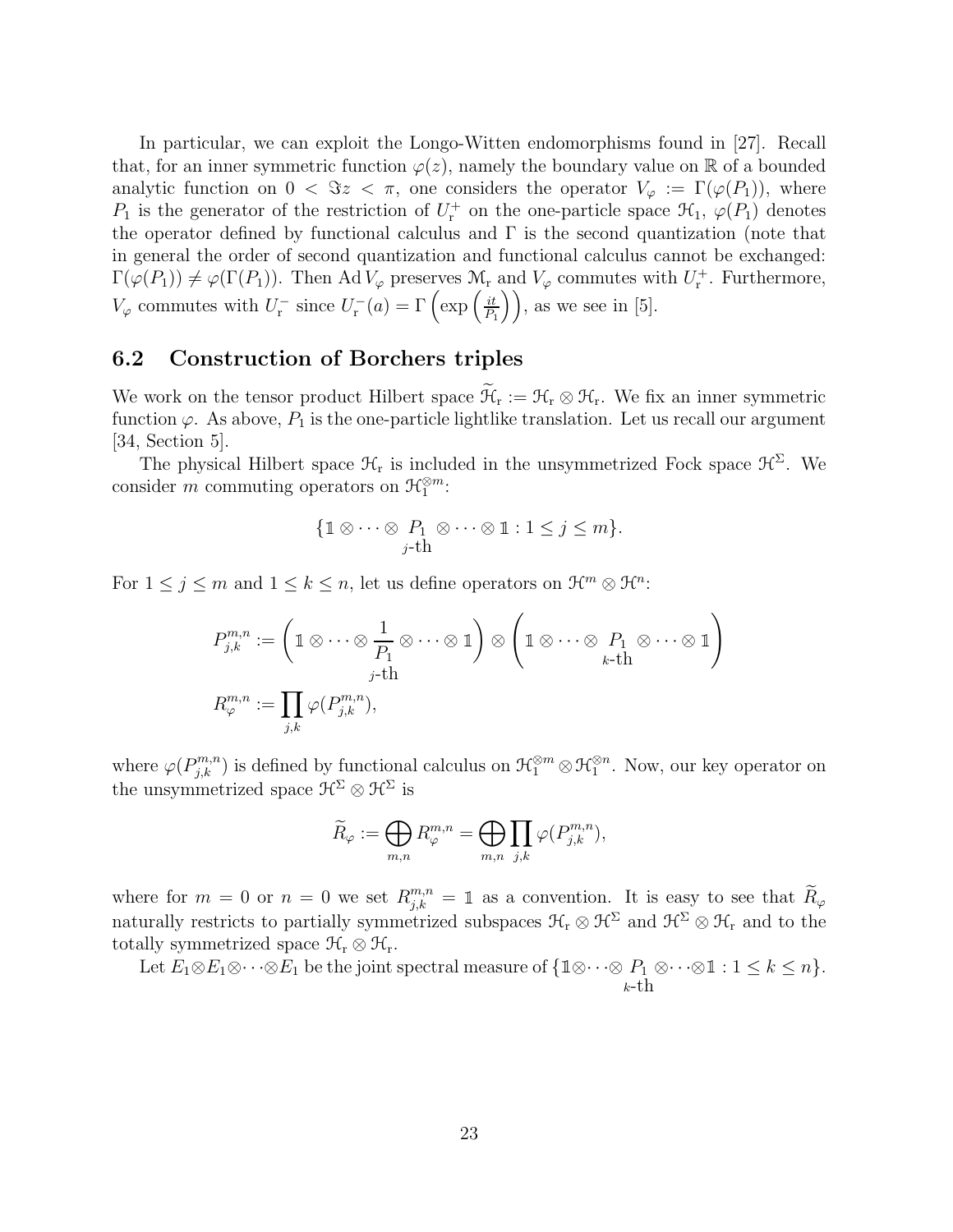One obtains the following expression:

$$
\varphi(P_{j,k}^{m,n}) = \int \left( \mathbb{1} \otimes \cdots \otimes \varphi\left(\frac{p_k}{P_1}\right) \otimes \cdots \mathbb{1} \right) \otimes \left( \mathbb{1} \otimes \cdots dE_1(p_k) \otimes \cdots \mathbb{1} \right)
$$

$$
= \int \left( \mathbb{1} \otimes \cdots dE_1(p_j) \otimes \cdots \mathbb{1} \right) \otimes \left( \mathbb{1} \otimes \cdots \otimes \varphi\left(\frac{P_1}{p_j}\right) \otimes \cdots \mathbb{1} \right)
$$

$$
= \int \left( \mathbb{1} \otimes \cdots dE_1(p_j) \otimes \cdots \mathbb{1} \right) \otimes \left( \mathbb{1} \otimes \cdots \otimes \varphi\left(\frac{P_1}{p_j}\right) \otimes \cdots \mathbb{1} \right)
$$

Similarly to our previous case [34, Section 5.2], we decompose  $\widetilde{R}_{\varphi}$  with respect only to the right or left component:

$$
\widetilde{R}_{\varphi} = \bigoplus_{n} \int \prod_{k} \Gamma\left(\varphi\left(\frac{p_{k}}{P_{1}}\right)\right) \otimes dE_{1}(p_{1}) \otimes \cdots \otimes dE_{1}(p_{n})
$$
\n
$$
= \bigoplus_{m} \int dE_{1}(p_{1}) \otimes \cdots \otimes dE_{1}(p_{m}) \otimes \prod_{j} \Gamma\left(\varphi\left(\frac{P_{1}}{p_{j}}\right)\right)
$$

For the proof, we refer to [34, Section 5.2]. The expression in the first line naturally restricts to the partially symmetrized space  $\mathcal{H}_r \otimes \mathcal{H}^{\Sigma}$  and the second expression to  $\mathcal{H}^{\Sigma} \otimes \mathcal{H}_r$ .

We have a variant of [34, Lemma 5.2].

**Lemma 6.1.** *It holds for*  $x \in A_r(W_R)$  *and*  $x' \in A_r(W_R)'$  *that* 

$$
[x \otimes \mathbb{1}, \operatorname{Ad} \widetilde{R}_{\varphi}(x' \otimes \mathbb{1})] = 0
$$

*on the Hilbert space*  $\mathcal{H}_r \otimes \mathcal{H}_r$ *. Similarly, for*  $y \in \mathcal{A}_r(W_R)$  *and*  $y' \in \mathcal{A}_r(W_R)'$  *one has* 

$$
[\mathrm{Ad}\,\widetilde{R}_{\varphi}(\mathbb{1}\otimes y),\mathbb{1}\otimes y']=0.
$$

*Proof.* The operator  $\widetilde{R}_{\varphi}$  is disintegrated into second quantization operators as we saw above. First we consider the first of the commutators above. The operator  $\widetilde{R}_{\varphi}$  restricts naturally to  $\mathcal{H}_{r} \otimes \mathcal{H}^{\Sigma}$  and  $x \otimes 1$  and  $x' \otimes 1$  extend naturally to  $\mathcal{H}_{r} \otimes \mathcal{H}^{\Sigma}$ . It is easy to see that if  $\varphi(z)$  is an inner symmetric function, then so are  $\overline{\varphi(1/\overline{z})}$  and hence  $\overline{\varphi(p_k/\overline{z})}$  for  $p_k \geq 0$ . The first commutation relation is equivalent to

$$
[\mathrm{Ad}\,\widetilde{R}_{\overline{\varphi}}(x\otimes\mathbb{1}),x'\otimes\mathbb{1}]=0.
$$

Let us prove this on  $\mathcal{H}_r \otimes \mathcal{H}^\Sigma$ . We have

$$
\operatorname{Ad} \widetilde{R}_{\overline{\varphi}}(x \otimes 1) = \bigoplus_{n} \int \operatorname{Ad} \left( \prod_{k} \Gamma \left( \overline{\varphi} \left( \frac{p_k}{P_1} \right) \right) \right) (x) \otimes dE_1(p_1) \otimes \cdots \otimes dE_1(p_n),
$$

and this commutes with  $x' \otimes \mathbb{1}$ . Indeed, since  $x \in \mathcal{A}_r(W_R) = \mathcal{A}_0(\mathbb{R}_+)$  and  $x' \in \mathcal{A}_r(W_R)' =$  $\mathcal{A}_0(\mathbb{R}_-)$ , it follows that Ad  $\Gamma\left(\overline{\varphi}\left(\frac{p_k}{P_1}\right)\right)$  $\left(\frac{p_k}{P_1}\right)(x) \in \mathcal{A}_0(\mathbb{R}_+)$  for any  $p_k \geq 0$  by the result of Longo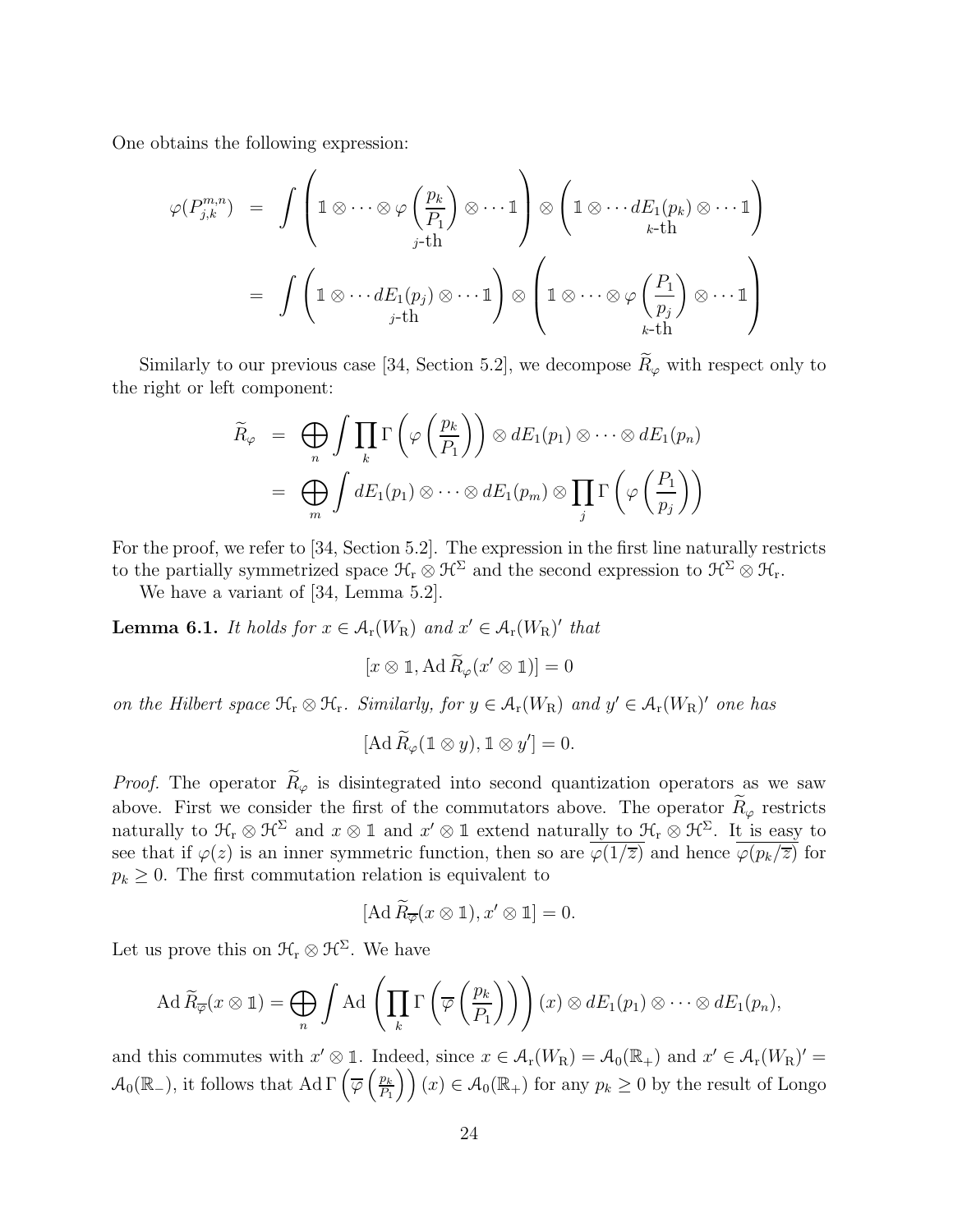and Witten [27] (see also the beginning of this Section), and by the fact that the spectral support of  $E_1$  is positive. Now the commutation relation just proved naturally restricts to  $\mathfrak{H}_{r} \otimes \mathfrak{H}_{r}$  and we obtain the first relation.

The proof of the second commutation relation goes more simply. We only have to consider the expression

$$
\operatorname{Ad} \widetilde{R}_{\varphi}(\mathbb{1} \otimes y) = \bigoplus_{m} \int dE_1(p_1) \otimes \cdots \otimes dE_1(p_m) \otimes \operatorname{Ad} \left( \prod_j \Gamma \left( \varphi \left( \frac{P_1}{p_j} \right) \right) \right) (y).
$$

The rest of the argument is parallel as above.

Let  $T_r$  be the restriction of  $U_r$  to translation (not to be confused with trace). Our Borchers triple is given as follows.

Theorem 6.2. *The triple*

- $\widetilde{\mathcal{M}}_{r,\varphi} := \{x \otimes \mathbb{1}, \text{Ad}\,\widetilde{R}_{\varphi}(\mathbb{1} \otimes y) : x, y \in \mathcal{A}_{r}(W_{R})\}''$
- $\widetilde{T}_{r} = T_{r} \otimes T_{r}$
- $\widetilde{\Omega}_r = \Omega_r \otimes \Omega_r$

*is a Borchers triple.*

*Proof.* The conditions on  $\widetilde{T}_r$  and  $\widetilde{\Omega}_r$  are readily satisfied since they are same as the tensor product net. The operators  $\widetilde{R}_{\varphi}$  and  $\widetilde{T}_{r}$  commute since both are defined by functional calculus of the same spectral measure (recall that  $T_{\rm r}(t_{+}, t_{-}) = U_{\rm r}^{+}(t_{+})U_{\rm r}^{-}(t_{-})$ ), hence  $\widetilde{T}_{\mathbf{r}}(t_{+}, t_{-})$  sends  $\widetilde{\mathcal{M}}_{\mathbf{r}, \varphi}$  into itself for  $(t_{+}, t_{-}) \in W_{\mathbf{R}}$ . The vector  $\widetilde{\Omega}_{\mathbf{r}}$  is cyclic for  $\widetilde{\mathcal{M}}_{\mathbf{r}, \varphi}$  since  $\widetilde{\mathcal{M}}_{r,\varphi}\widetilde{\Omega}_r \supset \{(x \otimes \mathbb{1}) \cdot \widetilde{R}_{\varphi} \cdot (\mathbb{1} \otimes y) \cdot \widetilde{\Omega}_r\} = \{(x \otimes \mathbb{1}) \cdot (\mathbb{1} \otimes y) \cdot \widetilde{\Omega}_r\}$  and the latter is total by the Reeh-Schlieder property of the tensor product net.

We see the separating property of  $\Omega_r$  as follows. Consider a von Neumann algebra

$$
\widetilde{\mathcal{M}}^1_{r,\varphi} := \{ \mathrm{Ad}\, \widetilde{R}_{\varphi}(x' \otimes \mathbb{1}), \mathbb{1} \otimes y' : x', y' \in \mathcal{A}_r(W_R)'\}''.
$$

One verifies that  $\widetilde{\Omega}_r$  is cyclic for  $\widetilde{\mathcal{M}}_{r,\varphi}^1$  as above, hence we only have to show that  $\widetilde{\mathcal{M}}_{r,\varphi}$  and  $\widetilde{\mathcal{M}}_{r,\varphi}^1$  commute. This has been done by Lemma 6.1.  $\Box$ 

One can actually show that  $\widetilde{\mathcal{M}}_{r,\varphi}^1 = (\widetilde{\mathcal{M}}_{r,\varphi})'$ , so this confusing notation is justified. Indeed, one has only to check the modular group of  $\widetilde{\mathcal{M}}_{r,\varphi}$  with respect to  $\widetilde{\Omega}_r$  is the same for the tensor product, which follows from the field representation in the next Section and the argument of [23].

In this presentation we took  $A_r$  as the starting point. It is also possible to take the models in [22] or more general models with spectra with more particle [25]. We will discuss this (slight) generalization in [5]. In this paper we do not consider strict locality of these Borchers triples, although the author expects that a similar proof to [22] should work.

 $\Box$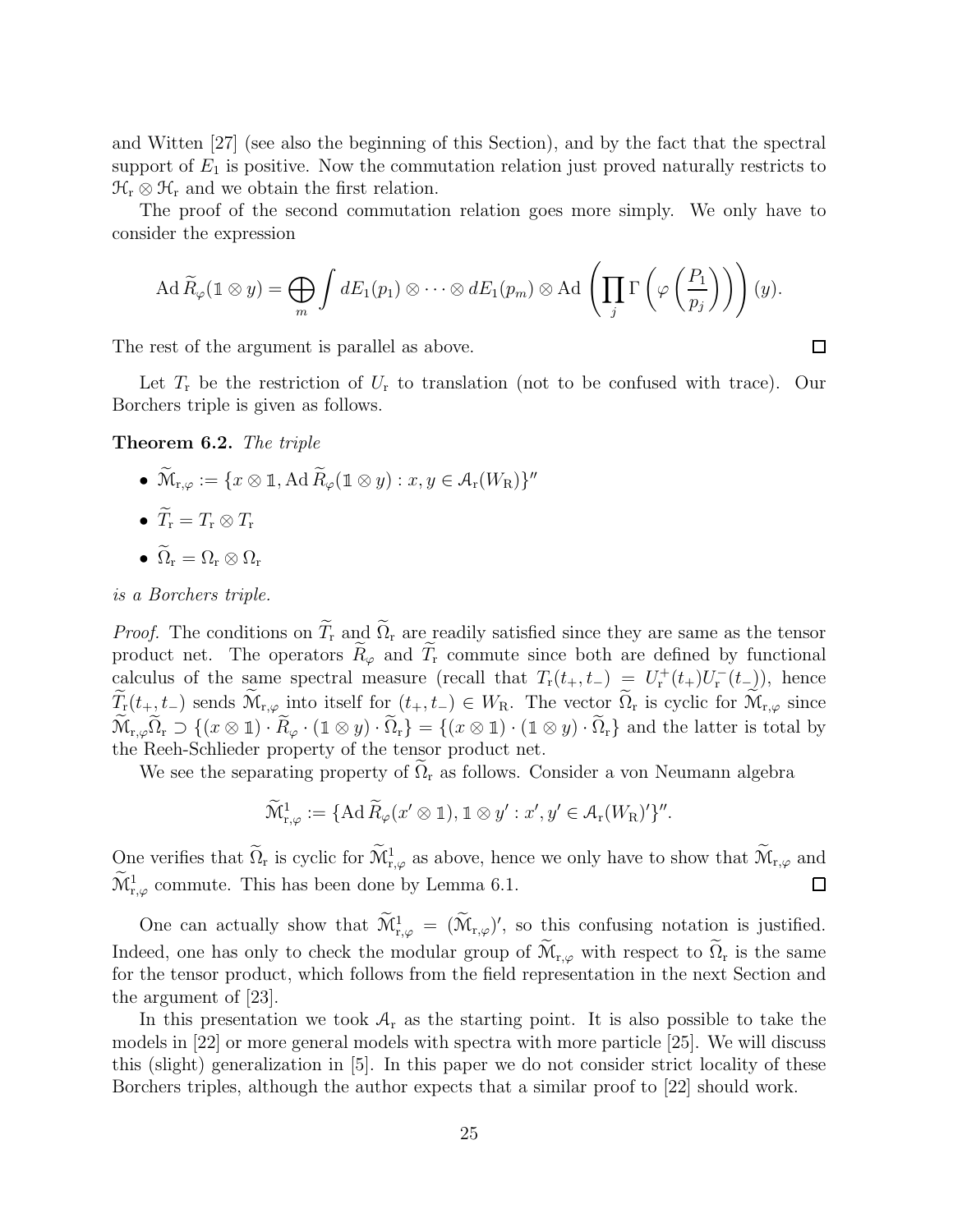### 6.3 Realization as deformed fields

Let us see that the Borchers triples constructed in Section 6 admit a wedge-local field interpretation. Since the twisting operator  $R_{\varphi}$  is given on each particle number space, the calculation is straightforward. We only need the following commutation relations:

$$
b^{\dagger}(\psi_1) \otimes \mathbb{1} \cdot \operatorname{Ad} \widetilde{R}_{\varphi}(\mathbb{1} \otimes b^{\dagger}(\psi_2)) - \int dp dp' \psi_1(p) \psi_2(p') \varphi \left(\frac{p}{p'}\right) \operatorname{Ad} \widetilde{R}_{\varphi}(\mathbb{1} \otimes b^{\dagger}(p')) \cdot b^{\dagger}(p) \otimes \mathbb{1} = 0,
$$

or with rapidity  $\theta = \log p$  (here again p is associated to the lightlike translation as above and mass is 1) and in terms of operator-valued distributions one has

$$
b^{\dagger}(\theta) \otimes \mathbb{1} \cdot \operatorname{Ad} \widetilde{R}_{\varphi}(\mathbb{1} \otimes b^{\dagger}(\theta')) - \varphi\left(e^{\theta-\theta'}\right) \operatorname{Ad} \widetilde{R}_{\varphi}(\mathbb{1} \otimes b^{\dagger}(\theta')) \cdot b^{\dagger}(\theta) \otimes \mathbb{1} = 0.
$$

Note that if  $\varphi$  is an inner symmetric function, then  $\varphi(e^{\theta})$  is a bounded analytic function in the strip  $0 < \Im \theta < \pi$  and  $\varphi(e^{i\pi-\theta}) = \varphi(-e^{-\theta})$  has the same property. In the matrix form, it can be written as

$$
\widetilde{S}_{\mathbf{r},\varphi}(\theta) = \left(\begin{array}{cc} 1 & & \\ & \varphi(-e^{-\theta}) & \\ & & 1 \end{array}\right)
$$

on the basis  $\{e_1 \otimes e_1, e_1 \otimes e_2, e_2 \otimes e_1, e_2 \otimes e_2\}$ . This is again a diagonal S-matrix. From its simple form, it is expected that the proof of modular nuclearity is similar to the one in [22].

It is clear that also in these models the interaction occurs only between different components.

# 7 Summary and outlook

In this paper, we presented a novel procedure to obtain interacting quantum field models realized as nets of observables. One can view this procedure as first preparing a pair of models then making them couple.

The method is thoroughly operator-algebraic and in the most abstract setting of Section 4 no field picture (wedge-local or not) is required. On the other hand, the interaction is fairly weak. When the field description is available, a pair of particles of different species obtains a phase during the interaction and no momentum transfer occurs. A connection with wedge-local field approach and our previously constructed Borchers triples has been found in [24]. It is worth investigating how to obtain more general integrable models (e.g. [22, 25]) purely operator-algebraically, where a "self-interaction" occurs.

Furthermore, an interesting variant has been obtained in [6]. Strict locality of the models therein is not known, but S-matrix shows a phenomenon which resembles particle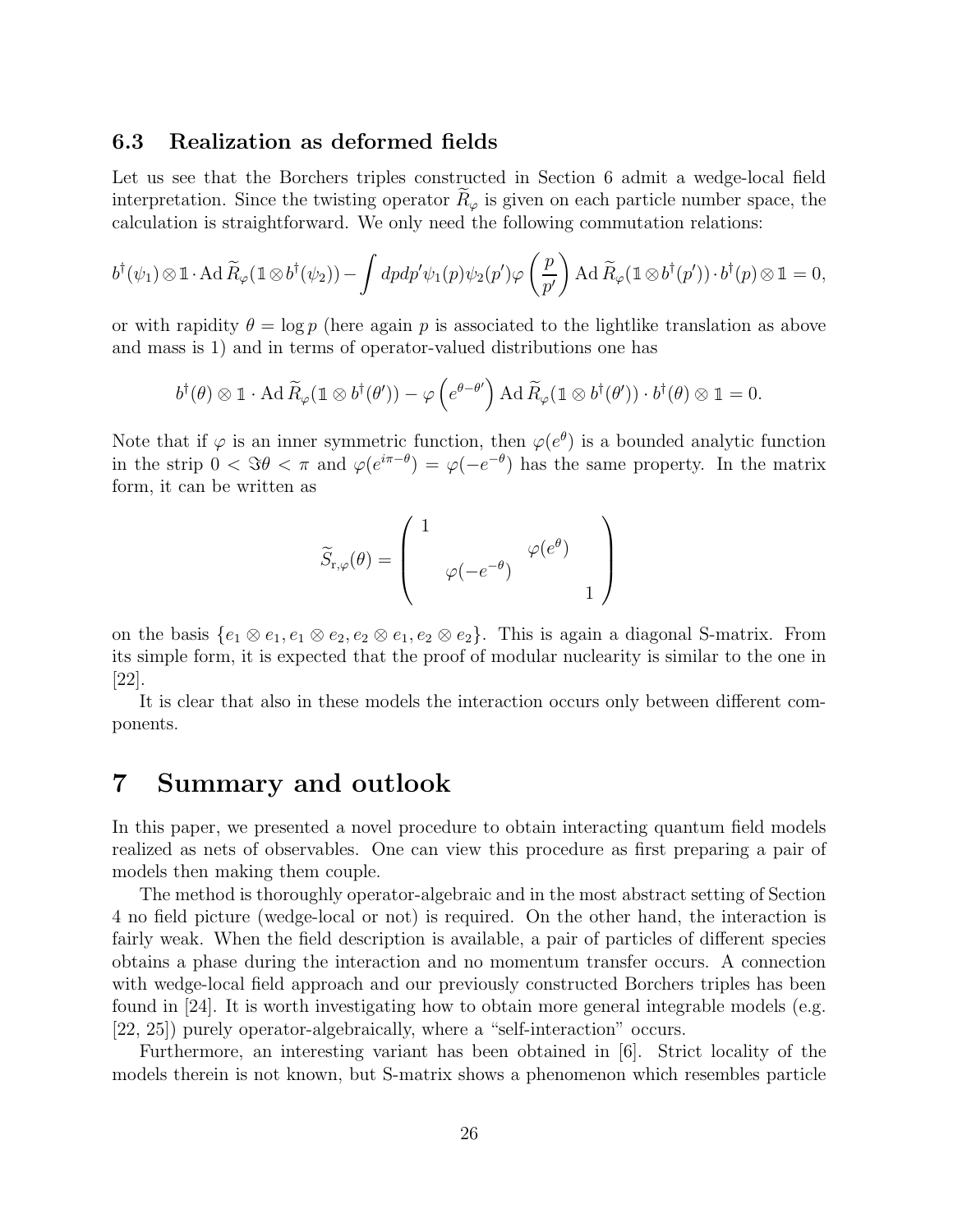production. It is desired to establish strict locality of these models or to find massive counterparts.

More ambitiously, certain relations are claimed between integrable models and higherdimensional gauge theories (e.g. [4]). The author wishes to study such connections with analytical approach.

#### Acknowledgment.

I would like to thank Marcel Bischoff and Karl-Henning Rehren for helpful discussions.

# References

- [1] H. Babujian and M. Karowski. Towards the construction of Wightman functions of integrable quantum field theories. In *Proceedings of 6th International Workshop on Conformal Field Theory and Integrable Models*, volume 19, pages 34–49, 2004.
- [2] V. Bargmann. On unitary ray representations of continuous groups. *Ann. of Math. (2)*, 59:1–46, 1954.
- [3] Hellmut Baumgärtel. *Operator algebraic methods in quantum field theory*. Akademie Verlag, Berlin, 1995.
- [4] Niklas Beisert, Changrim Ahn, Luis F. Alday, and et al. Review of AdS/CFT integrability: An overview. *Lett. Math. Phys.*, 99(1-3):3–32, 2012.
- [5] Marcel Bischoff and Yoh Tanimoto. Integrable QFT and Longo-Witten endomorphisms. *Ann. Henri Poincaré*, 16(2): 569-608, 2015.
- [6] Marcel Bischoff and Yoh Tanimoto. Construction of Wedge-Local Nets of Observables through Longo-Witten Endomorphisms. II. *Comm. Math. Phys.*, 317(3):667– 695, 2013.
- [7] H.-J. Borchers. The CPT-theorem in two-dimensional theories of local observables. *Comm. Math. Phys.*, 143(2):315–332, 1992.
- [8] Hans-Jürgen Borchers, Detlev Buchholz, and Bert Schroer. Polarization-free generators and the S-matrix. *Comm. Math. Phys.*, 219(1):125–140, 2001.
- [9] Ola Bratteli and Derek W. Robinson. *Operator algebras and quantum statistical mechanics. 2. Equilibrium states. Models in quantum statistical mechanics*. Texts and Monographs in Physics. Springer-Verlag, Berlin, second edition, 1997.
- [10] R. Brunetti, D. Guido, and R. Longo. Modular structure and duality in conformal quantum field theory. *Comm. Math. Phys.*, 156(1):201–219, 1993.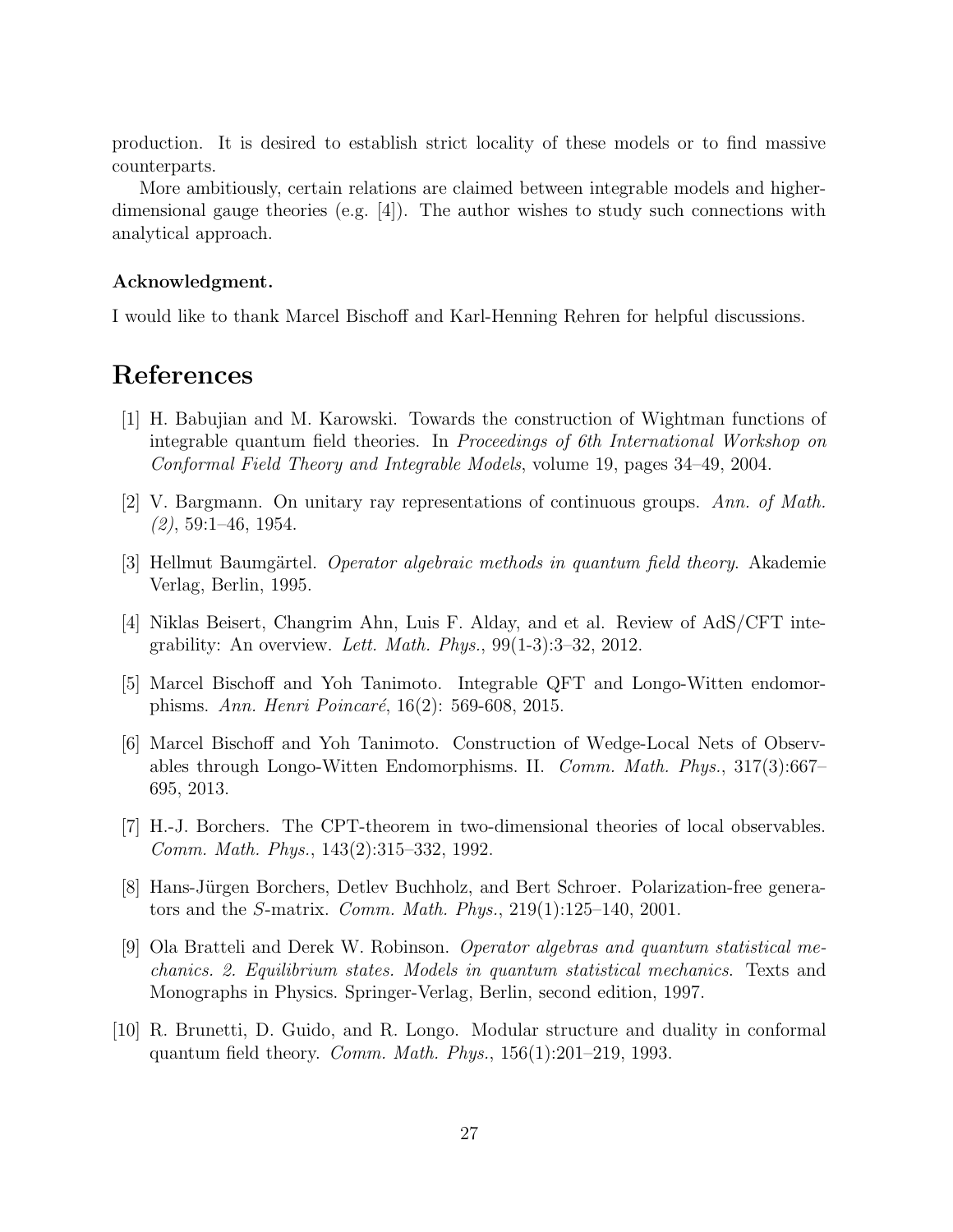- [11] Detlev Buchholz, Claudio D'Antoni, and Roberto Longo. Nuclear maps and modular structures. I. General properties. *J. Funct. Anal.*, 88(2):233–250, 1990.
- [12] Detlev Buchholz and Gandalf Lechner. Modular nuclearity and localization. *Ann. Henri Poincaré*, 5(6):1065–1080, 2004.
- [13] Detlev Buchholz, Gandalf Lechner, and Stephen J. Summers. Warped convolutions, Rieffel deformations and the construction of quantum field theories. *Comm. Math. Phys.*, 304(1):95–123, 2011.
- [14] O. A. Castro-Alvaredo and A. Fring. Form factors from free fermionic Fock fields, the Federbush model. *Nuclear Phys. B*, 618(3):437–464, 2001.
- [15] S. Doplicher and R. Longo. Standard and split inclusions of von Neumann algebras. *Invent. Math.*, 75(3):493–536, 1984.
- [16] Sergio Doplicher and John E. Roberts. A new duality theory for compact groups. *Invent. Math.*, 98(1):157–218, 1989.
- [17] Sergio Doplicher and John E. Roberts. Why there is a field algebra with a compact gauge group describing the superselection structure in particle physics. *Comm. Math. Phys.*, 131(1):51–107, 1990.
- [18] Wojciech Dybalski and Yoh Tanimoto. Asymptotic completeness in a class of massless relativistic quantum field theories. *Comm. Math. Phys.*, 305(2):427–440, 2011.
- [19] Fabrizio Gabbiani and Jürg Fröhlich. Operator algebras and conformal field theory. *Comm. Math. Phys.*, 155(3):569–640, 1993.
- [20] Rudolf Haag. *Local quantum physics*. Texts and Monographs in Physics. Springer-Verlag, Berlin, second edition, 1996. Fields, particles, algebras.
- [21] Gandalf Lechner. Polarization-free quantum fields and interaction. *Lett. Math. Phys.*, 64(2):137–154, 2003.
- [22] Gandalf Lechner. Construction of quantum field theories with factorizing S-matrices. *Comm. Math. Phys.*, 277(3):821–860, 2008.
- [23] Gandalf Lechner. Deformations of quantum field theories and integrable models. *Comm. Math. Phys.*, 312(1):265–302, 2011.
- [24] Gandalf Lechner, Jan Schlemmer, and Yoh Tanimoto. On the equivalence of two deformation schemes in quantum field theory. *Lett. Math. Phys.*, 103:421–437, 2012.
- [25] Gandalf Lechner and Christian Schützenhofer. Towards an operator-algebraic construction of integrable global gauge theories. *Annales Henri Poincaré*, 15(4):645–678, 2014.